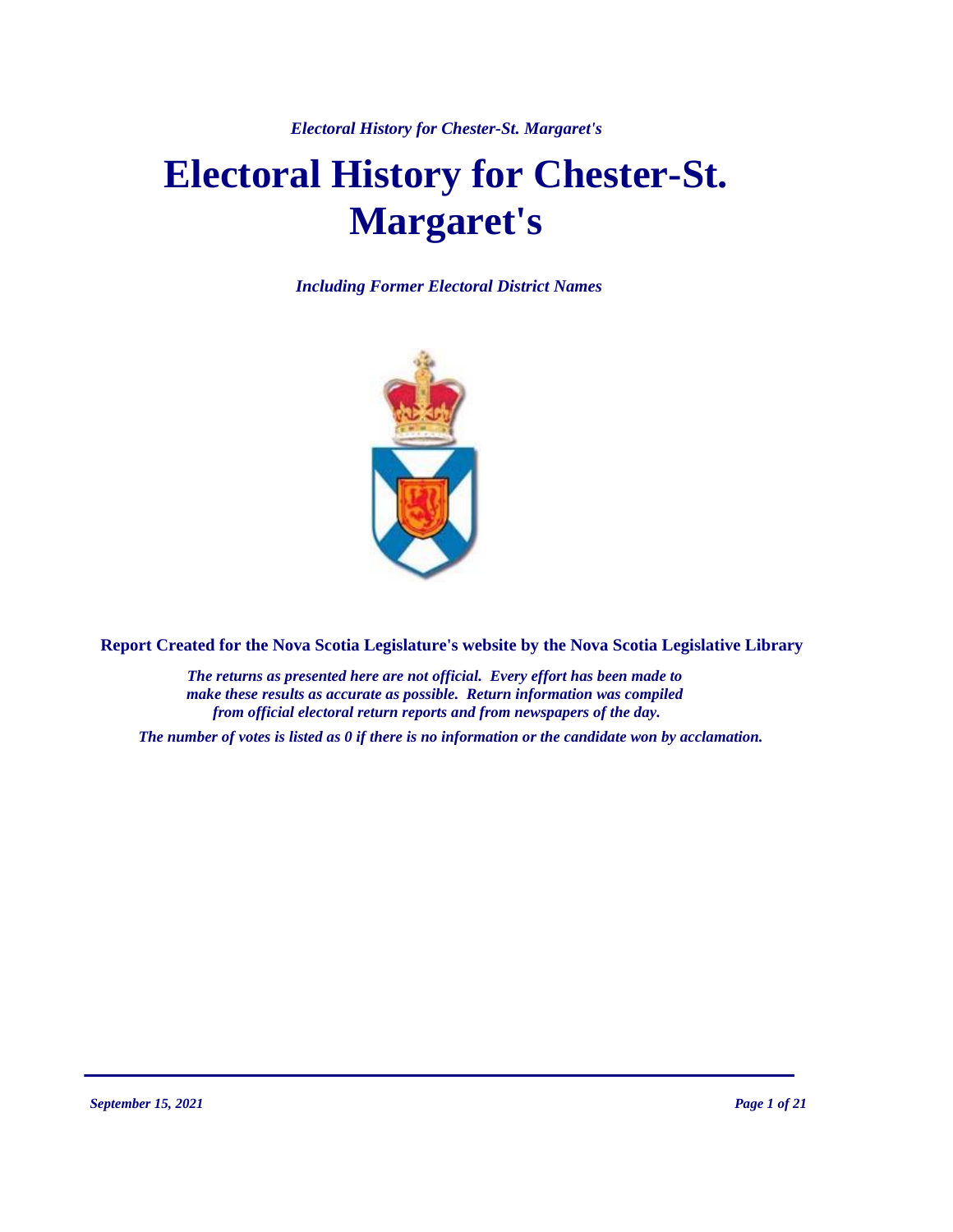# *Chester-St. Margaret's*

*Upon the recommendations of the 1992 Electoral Boundaries Commission report, Lunenburg East was renamed Chester-St. Margaret's. It gained Tancook Islands from Lunenburg Centre, and St. Margaret's Bay from Halifax St. Margaret's.* 

*In 2003, it expanded eastward along Highway 333 to include West Dover and Bayside (SNS 2002, c.34).* 

*In 2013, following the recommendations of the 2012 Electoral Boundaries Commission report, this district lost the Upper Tantallon area north of Highway 103 to Hammonds Plains-Lucasville.*

*In 2021, the communities of Hubley, Bayside, East Dover, West Dover, and Blind Bay were moved to Timberlea-Prospect.*

| <b>Member Elected</b>      | <b>Election Date</b>     | <b>Party Elected</b>            |
|----------------------------|--------------------------|---------------------------------|
| <b>Barkhouse, Danielle</b> | 17-Aug-2021              | <b>Progressive Conservative</b> |
|                            | (232)<br>Majority:       |                                 |
| <b>Candidate</b>           | <b>Party</b>             | <b>Votes</b>                    |
| Barkhouse, Danielle        | Progressive Conservative | 3788                            |
| Killawee                   | Liberal                  | 3556                            |
| Reitsma                    | New Democratic Party     | 1626                            |
| Alexander, Jessica         | <b>Green Party</b>       | 417                             |
| Foster, Steven             | Atlantica                | 68                              |
| MacKay, Hugh Wilson        | 30-May-2017              | Liberal                         |
|                            | (91)<br>Majority:        |                                 |
| <b>Candidate</b>           | <b>Party</b>             | <b>Votes</b>                    |
| MacKay, Hugh               | Liberal                  | 3112                            |
| Peterson-Rafuse, Denise    | New Democratic Party     | 3021                            |
| Chaisson, Julie            | Progressive Conservative | 2230                            |
| Ward, Harry                | <b>Green Party</b>       | 413                             |

#### **Peterson-Rafuse, Denise 08-Oct-2013 New Democratic Party**

| (148)<br>Majority:                      |  |  |  |  |
|-----------------------------------------|--|--|--|--|
| <b>Votes</b><br>Party                   |  |  |  |  |
| New Democratic Party<br>3341            |  |  |  |  |
| <b>Progressive Conservative</b><br>3193 |  |  |  |  |
| Liberal<br>2943                         |  |  |  |  |
|                                         |  |  |  |  |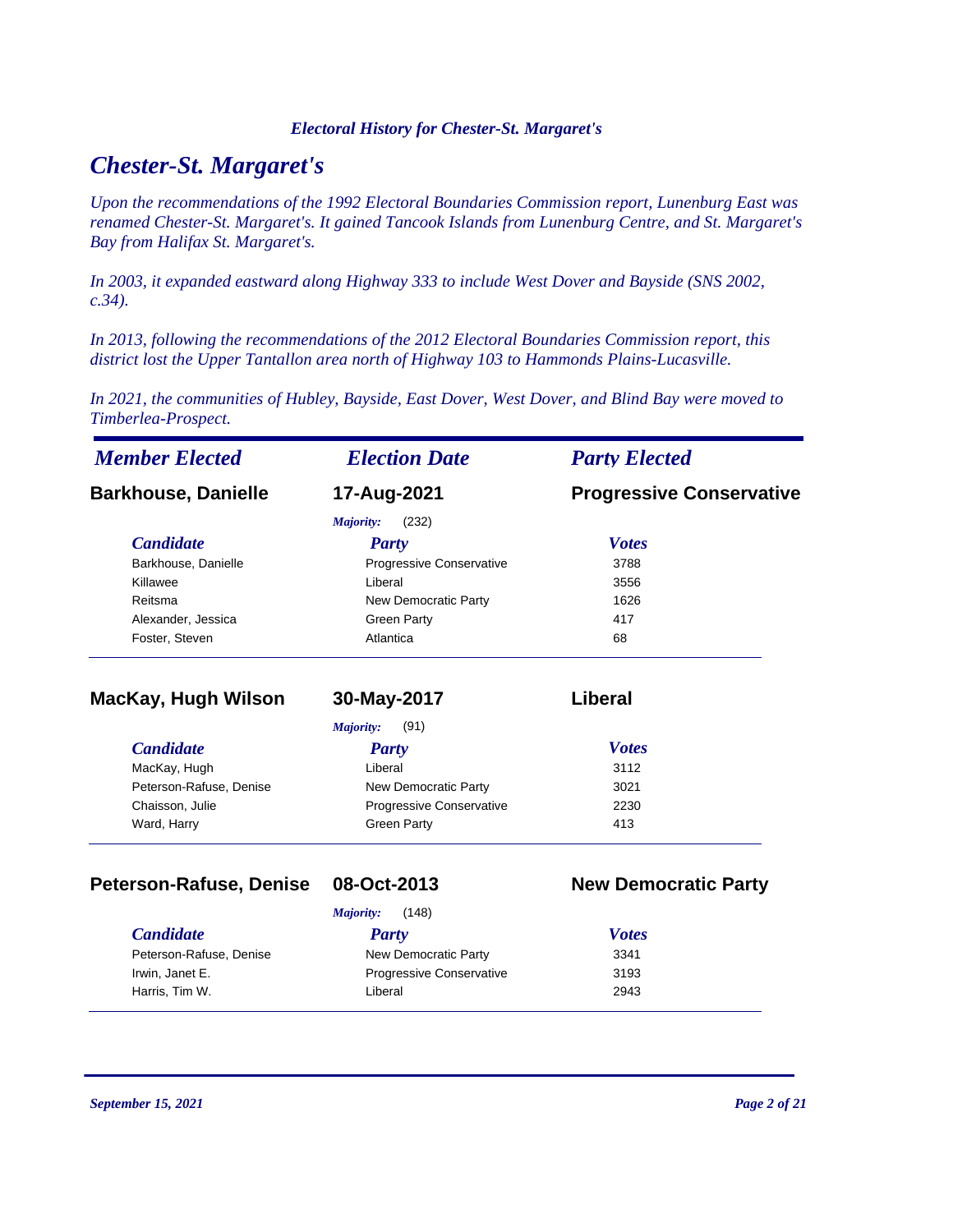| Peterson-Rafuse, Denise | 09-Jun-2009              | <b>New Democratic Party</b> |
|-------------------------|--------------------------|-----------------------------|
|                         | (2073)<br>Majority:      |                             |
| <i>Candidate</i>        | Party                    | <b>Votes</b>                |
| Peterson-Rafuse, Denise | New Democratic Party     | 4835                        |
| Streatch, Judy          | Progressive Conservative | 2762                        |
| Grant, Jo-Ann           | Liberal                  | 2122                        |
| Cameron, Ryan           | <b>Green Party</b>       | 335                         |

# **Streatch, Judy 13-Jun-2006 Progressive Conservative**

| (1117)<br>Majority: |                          |              |  |  |
|---------------------|--------------------------|--------------|--|--|
| <b>Candidate</b>    | Party                    | <b>Votes</b> |  |  |
| Streatch, Judy      | Progressive Conservative | 3950         |  |  |
| Matheson, Jane      | New Democratic Party     | 2838         |  |  |
| Fraughton, Rick     | Liberal                  | 2192         |  |  |
| MacKinnon, Joanne   | Green Party              | 282          |  |  |

### **Streatch, Judy 21-Jun-2005 (By-election) Progressive Conservative**

*Majority:* (407)

| <b>Candidate</b>         | Party                           | <b>Votes</b> |
|--------------------------|---------------------------------|--------------|
| Streatch, Judy           | <b>Progressive Conservative</b> | 2955         |
| Fraughton, Rick          | Liberal                         | 2548         |
| Bitter-Suermann, Hinrich | New Democratic Party            | 2434         |
| Oddy, Michael            | <b>Green Party</b>              | 210          |

# **Chataway, John Edward 05-Aug-2003 Progressive Conservative**

| <i>Candidate</i>         | Party                           | <b>Votes</b> |  |
|--------------------------|---------------------------------|--------------|--|
| Chataway, John Edward    | <b>Progressive Conservative</b> | 3451         |  |
| Bitter-Suermann, Hinrich | New Democratic Party            | 3412         |  |
| Larsen, Milt             | Liberal                         | 2249         |  |
| Gault, Sue               | Nova Scotia Party               | 141          |  |

# **Chataway, John Edward 27-Jul-1999 Progressive Conservative**

|  |  | 71-JUI-1999 |  |
|--|--|-------------|--|
|  |  |             |  |

*Majority:* (1095)

### *Candidate Party Votes* Chataway, John Edward **Progressive Conservative** 4193 Bitter-Suermann, Hinrich New Democratic Party 3098 Duerdin, Karen Willis **Network Liberal 1971** Current Constantine 1971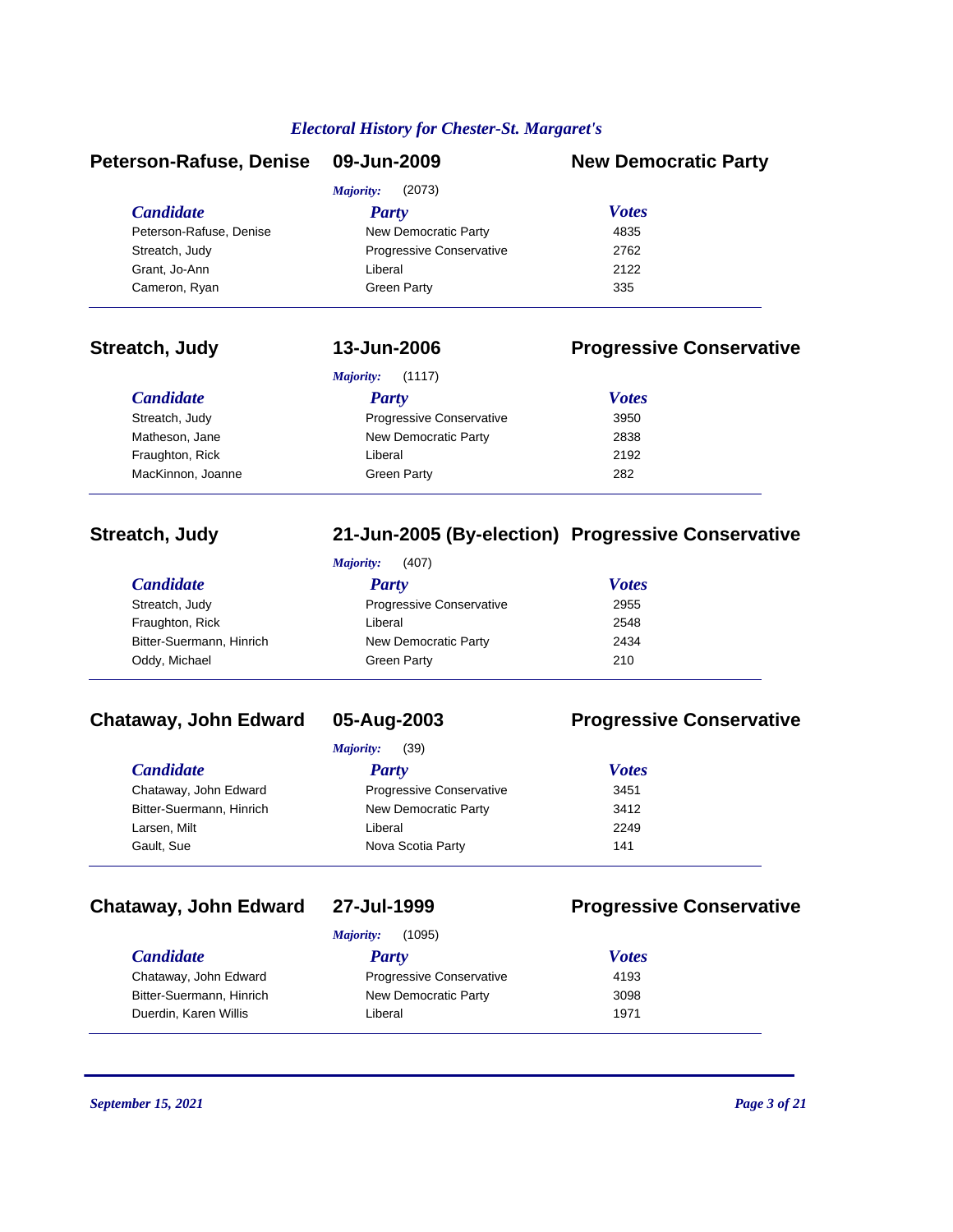| Bitter-Suermann, Hinrich 24-Mar-1998 |                          | <b>Progressive Conservative</b> |
|--------------------------------------|--------------------------|---------------------------------|
|                                      | (103)<br>Majority:       |                                 |
| <b>Candidate</b>                     | Party                    | <b>Votes</b>                    |
| Bitter-Suermann, Hinrich             | Progressive Conservative | 3256                            |
| Barkhouse, James Alfred              | Liberal                  | 3153                            |
| Maley, Doris                         | New Democratic Party     | 2837                            |

## **Barkhouse, James Alfred 25-May-1993 Liberal (Jim)**

*Majority:* (2158)

| <i>Candidate</i>        | <b>Party</b>                    | <b>Votes</b> |  |
|-------------------------|---------------------------------|--------------|--|
| Barkhouse, James Alfred | Liberal                         | 5025         |  |
| Heisler, Aileen         | <b>Progressive Conservative</b> | 2867         |  |
| Ross, Jack              | New Democratic Party            | 1644         |  |
| Callaway, Malcolm       | Independent                     | 185          |  |
|                         |                                 |              |  |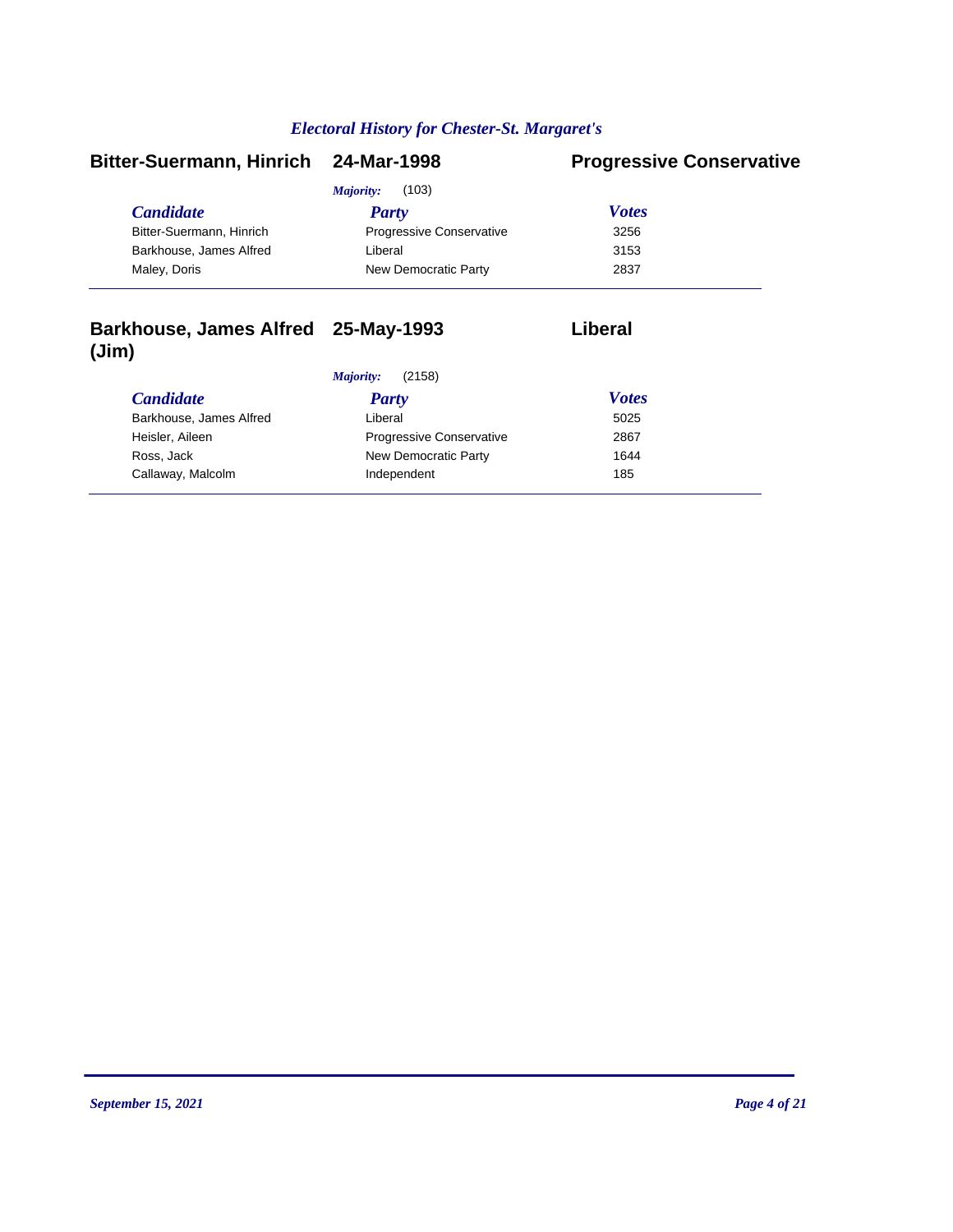# **Electoral History for Lunenburg East**

*Including Former Electoral District Names*



**Report Created for the Nova Scotia Legislature's website by the Nova Scotia Legislative Library**

*The returns as presented here are not official. Every effort has been made to make these results as accurate as possible. Return information was compiled from official electoral return reports and from newspapers of the day.*

*The number of votes is listed as 0 if there is no information or the candidate won by acclamation.*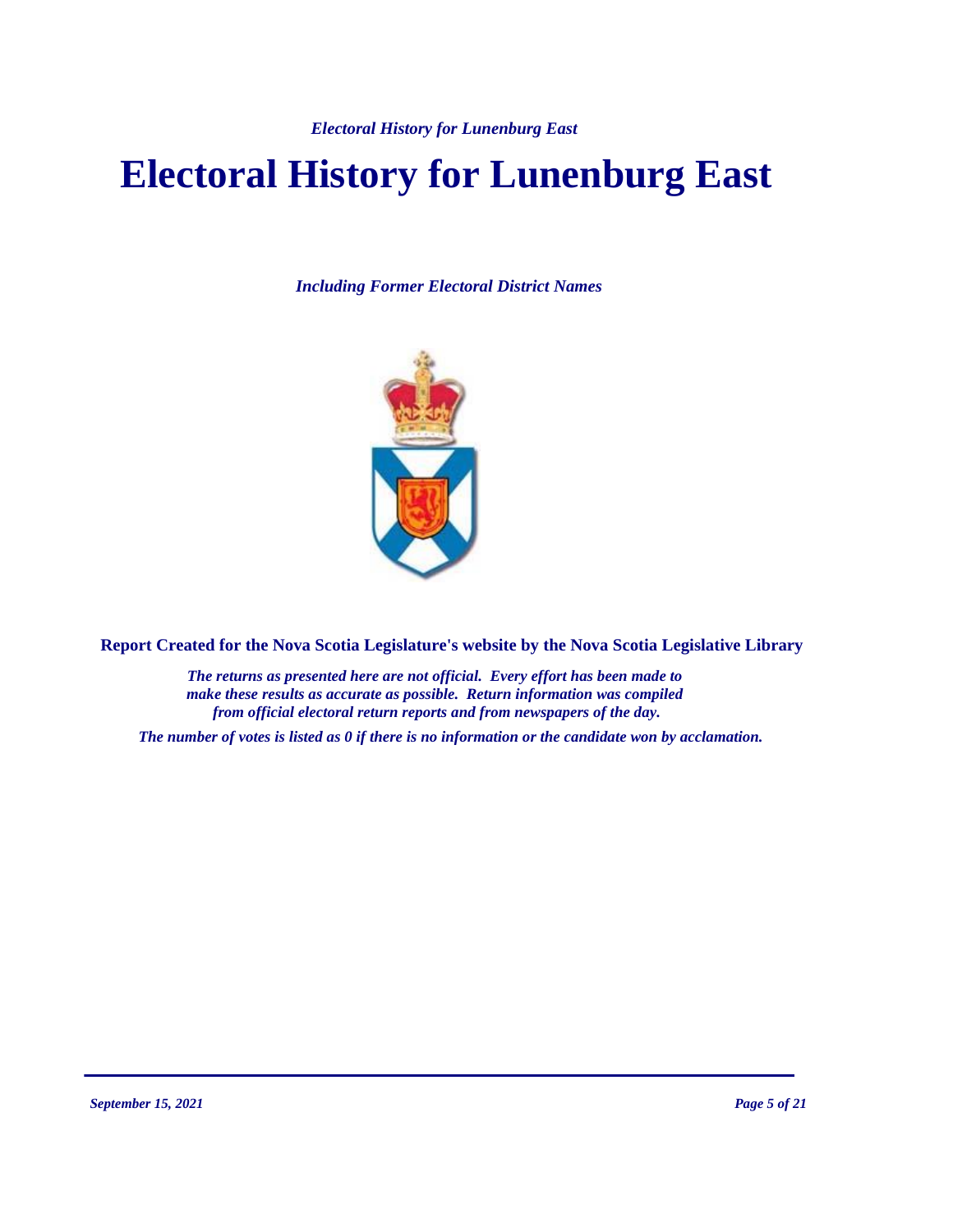# *Lunenburg East*

*Chapter 27 of the Statutes of Nova Scotia for 1955 divided the County of Lunenburg into three electoral districts: Lunenburg East, Lunenburg Centre, and Lunenburg West.*

*Lunenburg East consisted of that portion of the County of Lunenburg contained in the Municipality of the District of Chester.*

*Upon the recommendations of the 1992 Electoral Boundaries Report, Lunenburg East was renamed Chester-St. Margaret's.*

| <b>Member Elected</b><br><b>Election Date</b> |                            | <b>Party Elected</b>            |
|-----------------------------------------------|----------------------------|---------------------------------|
| <b>Barkhouse, James Alfred</b><br>(Jim)       | 06-Sep-1988                | Liberal                         |
|                                               | (672)<br>Majority:         |                                 |
| <b>Candidate</b>                              | <b>Party</b>               | <b>Votes</b>                    |
| Barkhouse, James Alfred                       | Liberal                    | 3024                            |
| Eldridge, Richard P.                          | Progressive Conservative   | 2352                            |
| Broome, Wanda                                 | New Democratic Party       | 623                             |
| Callaway, Malcolm                             | Independent                | 46                              |
| <b>Barkhouse, James Alfred</b><br>(Jim)       | 06-Nov-1984                | Liberal                         |
|                                               | Majority:<br>(932)         |                                 |
| <b>Candidate</b>                              | <b>Party</b>               | <b>Votes</b>                    |
| Barkhouse, James Alfred                       | Liberal                    | 2696                            |
| Hatt, David                                   | Progressive Conservative   | 1764                            |
| Mooney, Janet                                 | New Democratic Party       | 1035                            |
| <b>Barkhouse, Ronald T.</b><br>(Ron)          | 06-Oct-1981                | <b>Progressive Conservative</b> |
|                                               | <b>Majority:</b><br>(1622) |                                 |
| <b>Candidate</b>                              | <b>Party</b>               | <b>Votes</b>                    |
| Barkhouse, Ronald                             | Progressive Conservative   | 2802                            |
| Cook, Dave                                    | Liberal                    | 1180                            |
| Mooney, Janet                                 | New Democratic Party       | 1068                            |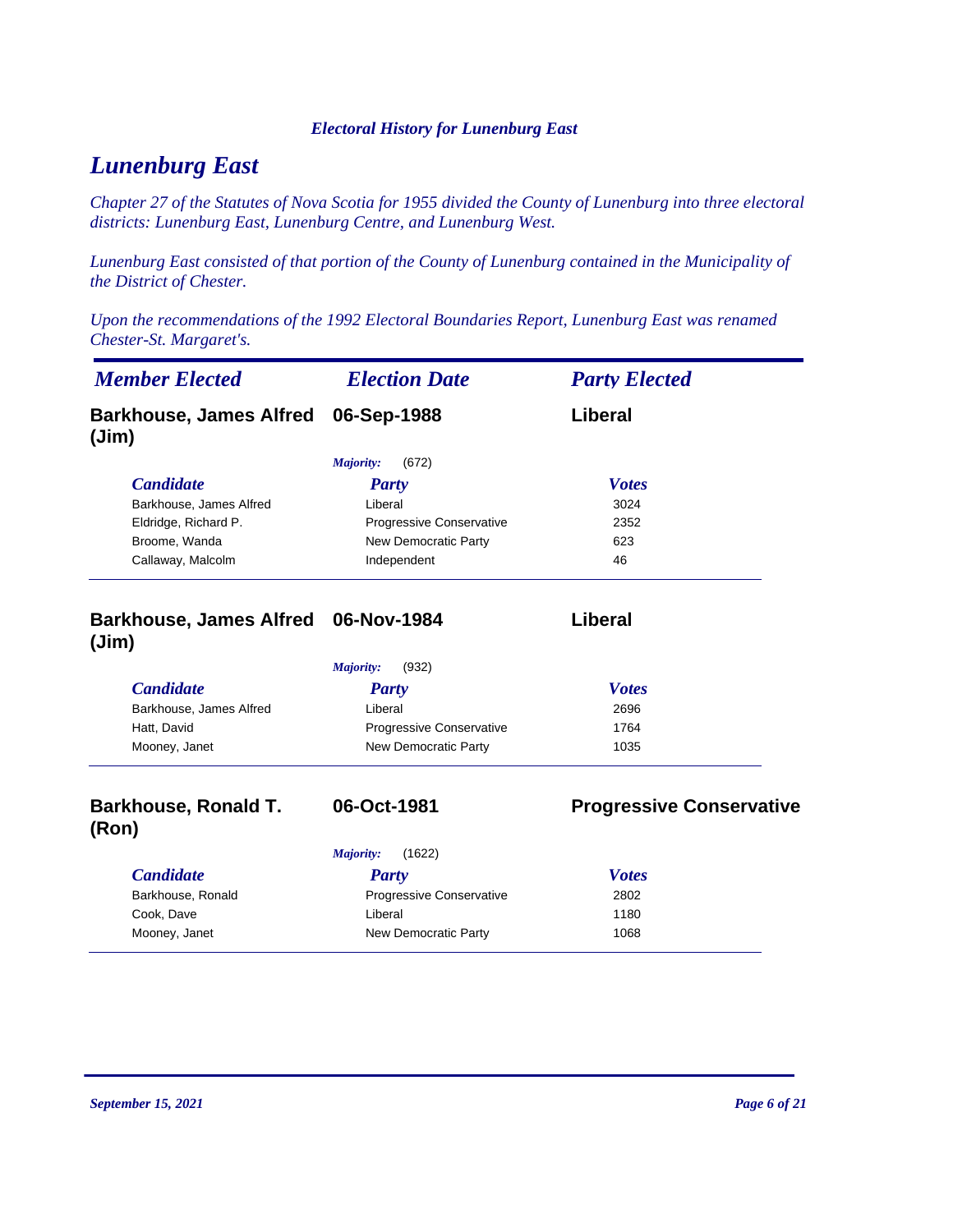| <b>Barkhouse, Ronald T.</b><br>(Ron) | 19-Sep-1978                     | <b>Progressive Conservative</b> |
|--------------------------------------|---------------------------------|---------------------------------|
|                                      | Majority:<br>(1969)             |                                 |
| <b>Candidate</b>                     | <b>Party</b>                    | <b>Votes</b>                    |
| Barkhouse, Ronald                    | Progressive Conservative        | 3386                            |
| MacDonald, Wally                     | Liberal                         | 1417                            |
| Whiting, Robert Sr.                  | New Democratic Party            | 256                             |
| <b>Barkhouse, Ronald T.</b><br>(Ron) | 02-Apr-1974                     | <b>Progressive Conservative</b> |
|                                      | Majority:<br>(573)              |                                 |
| <b>Candidate</b>                     | <b>Party</b>                    | <b>Votes</b>                    |
| Barkhouse, Ronald                    | Progressive Conservative        | 2536                            |
| Saunders, Joseph                     | Liberal                         | 1963                            |
| Zinck, Anthony W. E.                 | New Democratic Party            | 282                             |
| <b>Zinck, Maurice Louis</b>          | 13-Oct-1970                     | <b>Progressive Conservative</b> |
|                                      | Majority:<br>(107)              |                                 |
| <b>Candidate</b>                     | <b>Party</b>                    | <b>Votes</b>                    |
| Zinck, Maurice Louis                 | Progressive Conservative        | 2092                            |
| Hagen, Eric                          | Liberal                         | 1985                            |
| <b>Zinck, Maurice Louis</b>          | 30-May-1967                     | <b>Progressive Conservative</b> |
|                                      | Majority:<br>(441)              |                                 |
| <b>Candidate</b>                     | <b>Party</b>                    | <b>Votes</b>                    |
| Zinck, Maurice Louis                 | <b>Progressive Conservative</b> | 2100                            |
| Porter, Fred Jr.                     | Liberal                         | 1659                            |
| <b>Zinck, Maurice Louis</b>          | 08-Oct-1963                     | <b>Progressive Conservative</b> |
|                                      | Majority:<br>(945)              |                                 |
| <b>Candidate</b>                     | Party                           | <b>Votes</b>                    |
| Zinck, Maurice Louis                 | Progressive Conservative        | 2267                            |
| Harris, Charles E.                   | Liberal                         | 1322                            |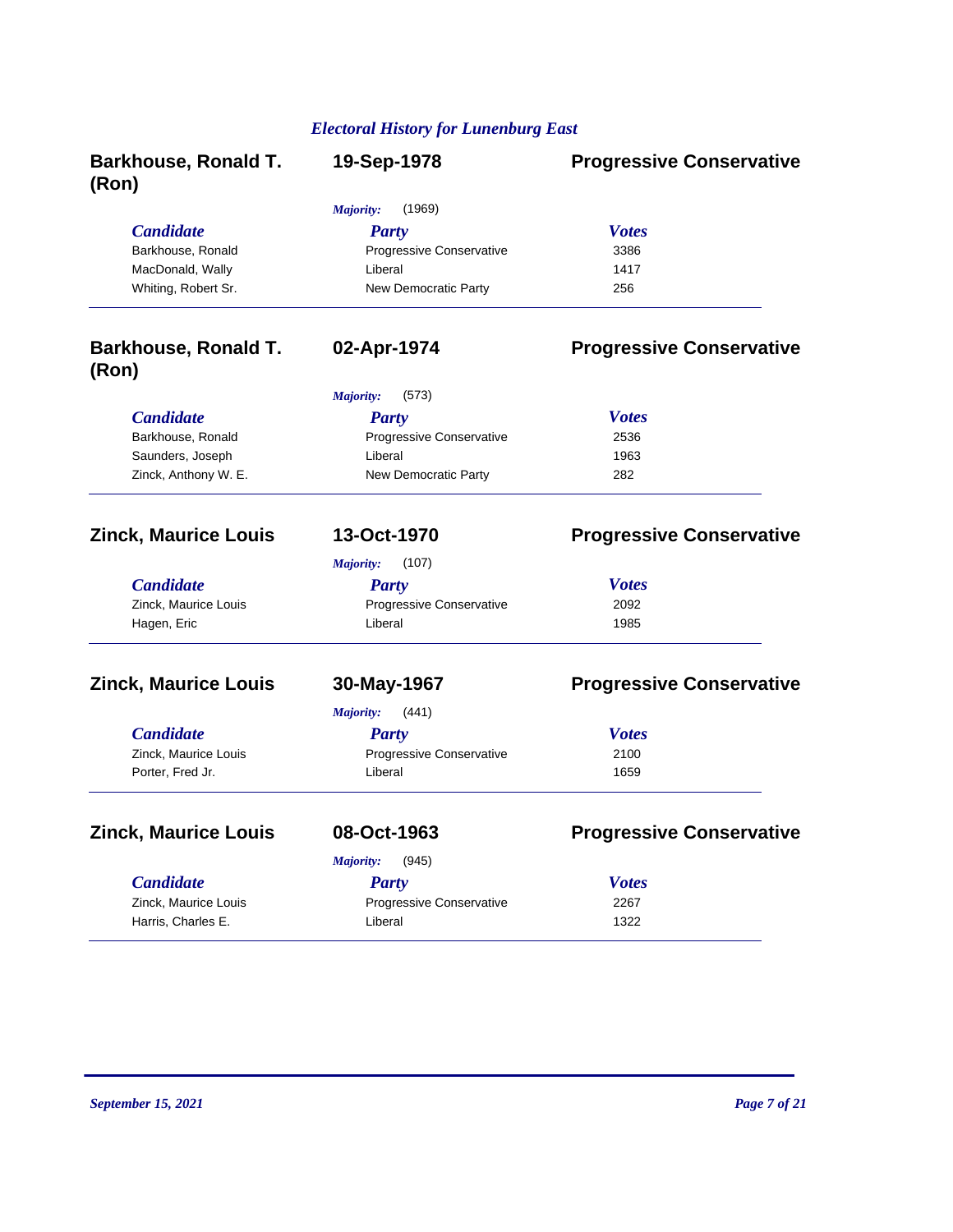| <b>Zinck, Maurice Louis</b> | 07-Jun-1960                                          | <b>Progressive Conservative</b>                    |
|-----------------------------|------------------------------------------------------|----------------------------------------------------|
|                             | (735)<br>Majority:                                   |                                                    |
| <b>Candidate</b>            | Party                                                | <b>Votes</b>                                       |
| Zinck, Maurice Louis        | <b>Progressive Conservative</b>                      | 2140                                               |
| Hennigar, Kirk S.           | Liberal                                              | 1405                                               |
| Boehner, Albro              | <b>CCF (Cooperative Commonwealth)</b><br>Federation) | 121                                                |
| <b>Zinck, Maurice Louis</b> |                                                      | 15-Oct-1959 (By-election) Progressive Conservative |
|                             | (717)<br>Maiority:                                   |                                                    |

|                      | (717)<br>Majority:              |              |  |
|----------------------|---------------------------------|--------------|--|
| <i>Candidate</i>     | Party                           | <b>Votes</b> |  |
| Zinck, Maurice Louis | <b>Progressive Conservative</b> | 2186         |  |
| Hennigar, Kirk S.    | Liberal                         | 1469         |  |

| <b>Levy, Robert Clifford</b> | 30-Oct-1956                                                                             | <b>Progressive Conservative</b> |
|------------------------------|-----------------------------------------------------------------------------------------|---------------------------------|
|                              | (308)<br>Majority:                                                                      |                                 |
| <b>Candidate</b>             | Party                                                                                   | <b>Votes</b>                    |
| Levy, Robert Clifford        | <b>Progressive Conservative</b>                                                         | 1887                            |
| Hennigar, Kirk S.            | Liberal                                                                                 | 1579                            |
|                              | Levy resigned upon appointment as county court judge. He was replaced by Maurice Zinck. |                                 |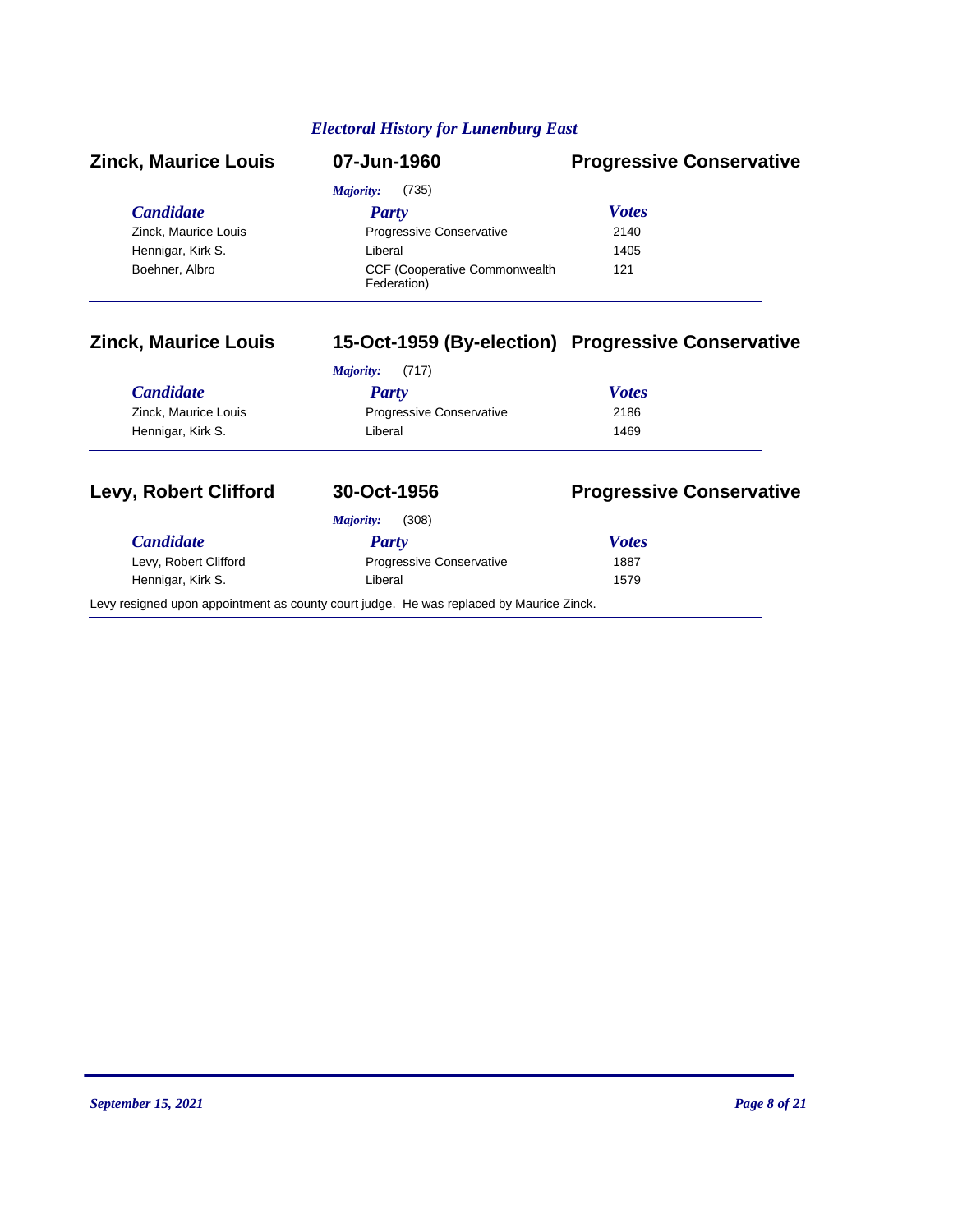# **Electoral History for Lunenburg County**

*Including Former Electoral District Names*



**Report Created for the Nova Scotia Legislature's website by the Nova Scotia Legislative Library**

*The returns as presented here are not official. Every effort has been made to make these results as accurate as possible. Return information was compiled from official electoral return reports and from newspapers of the day.*

*The number of votes is listed as 0 if there is no information or the candidate won by acclamation.*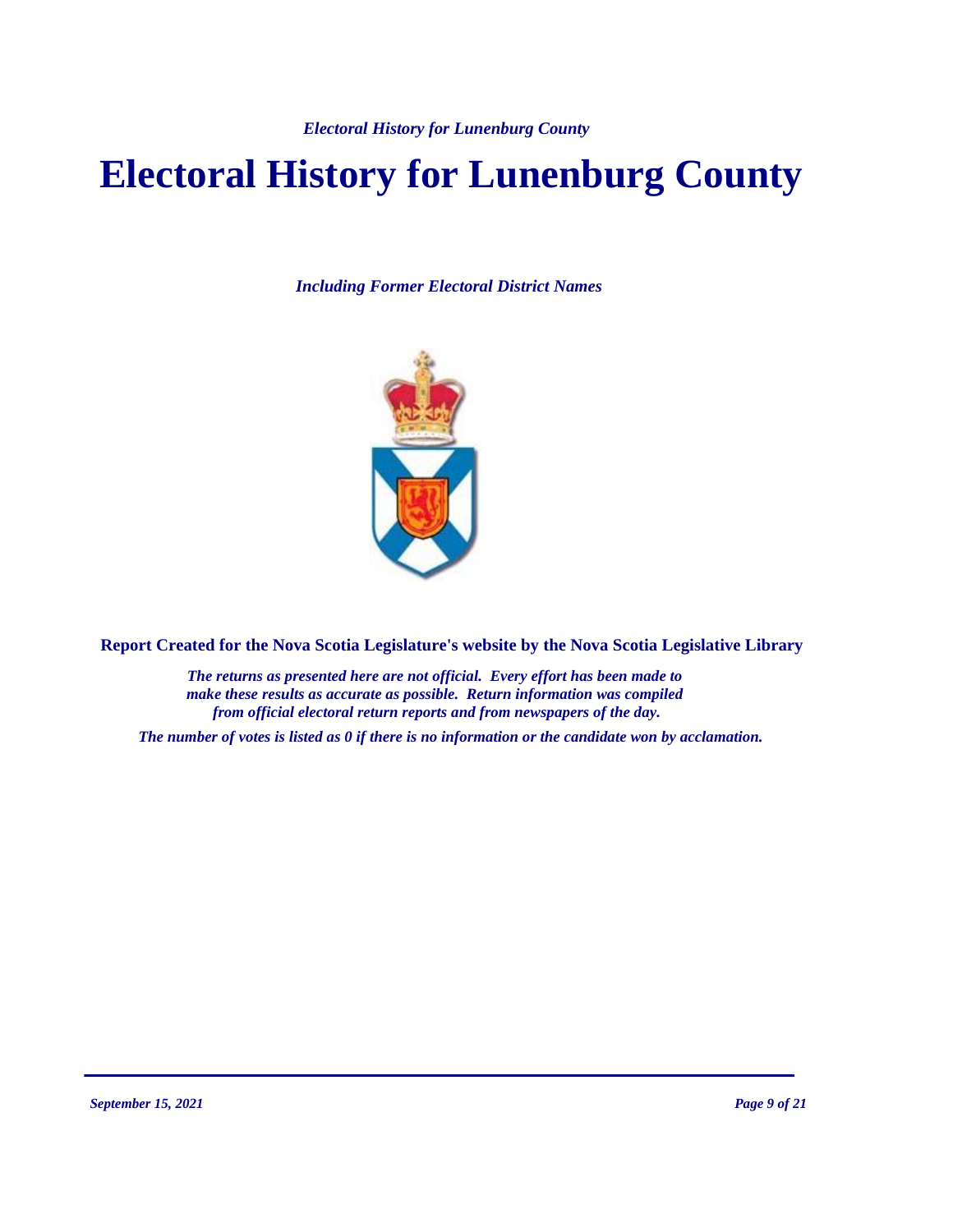# *Lunenburg County*

*Chapter 27 of the Statutes of Nova Scotia for 1955 divided the County of Lunenburg into three electoral districts: Lunenburg East, Lunenburg Centre, and Lunenburg West.*

| <b>Member Elected</b>       | <b>Election Date</b>                                 | <b>Party Elected</b>            |
|-----------------------------|------------------------------------------------------|---------------------------------|
| <b>Spence, Harley James</b> | 26-May-1953                                          | <b>Progressive Conservative</b> |
|                             | (1360)<br>Majority:                                  |                                 |
| <b>Candidate</b>            | Party                                                | <b>Votes</b>                    |
| Spence, Harley James        | Progressive Conservative                             | 8741                            |
| Levy, Robert Clifford       | Progressive Conservative                             | 8727                            |
| Romkey, Gordon Emerson      | Liberal                                              | 7381                            |
| Thurlow, Arthur Louis       | Liberal                                              | 6940                            |
| Crouse, G. Boyd             | <b>CCF (Cooperative Commonwealth)</b><br>Federation) | 241                             |
| Llewellyn, Winfred          | <b>CCF (Cooperative Commonwealth)</b><br>Federation) | 204                             |

**Levy, Robert Clifford 26-May-1953 Progressive Conservative**

| (1346)<br>Majority:    |                                                      |              |  |
|------------------------|------------------------------------------------------|--------------|--|
| <b>Candidate</b>       | Party                                                | <b>Votes</b> |  |
| Spence, Harley James   | <b>Progressive Conservative</b>                      | 8741         |  |
| Levy, Robert Clifford  | <b>Progressive Conservative</b>                      | 8727         |  |
| Romkey, Gordon Emerson | Liberal                                              | 7381         |  |
| Thurlow, Arthur Louis  | Liberal                                              | 6940         |  |
| Crouse, G. Boyd        | <b>CCF (Cooperative Commonwealth)</b><br>Federation) | 241          |  |
| Llewellyn, Winfred     | <b>CCF (Cooperative Commonwealth)</b><br>Federation) | 204          |  |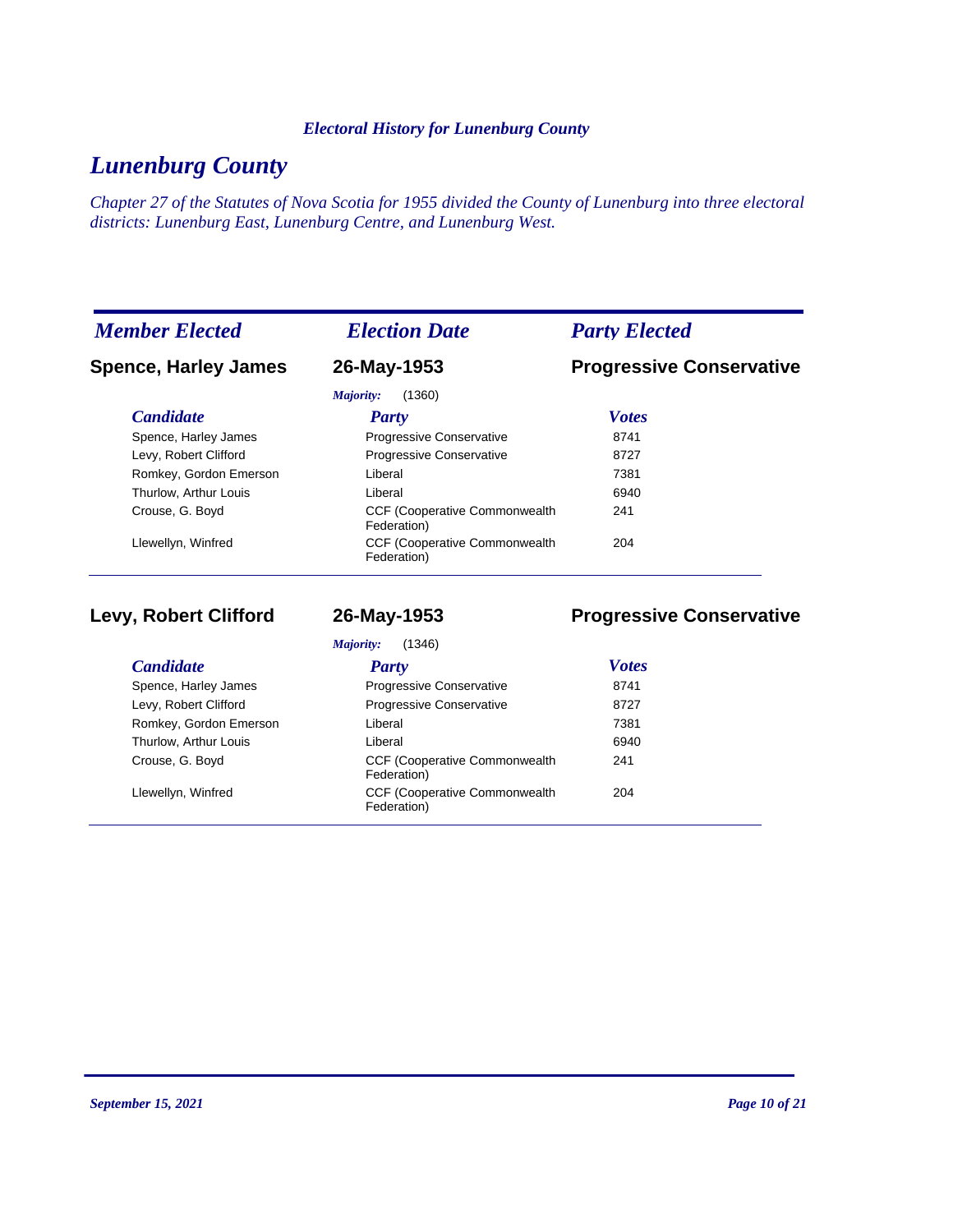#### *Candidate Party Votes* **Thurlow, Arthur Louis 09-Jun-1949 Liberal** *Majority:* (210) Romkey, Gordon Emerson Liberal Liberal 27814 Thurlow, Arthur Louis **Liberal** Liberal **1145** Levy, Robert Clifford **Progressive Conservative** 6935 Rhodenizer, Fred Progressive Conservative 6807 CCF (Cooperative Commonwealth Murphy, Lemuel O. 871 Federation) CCF (Cooperative Commonwealth MacLaren, Orris A. 844 Federation)

### **Romkey, Gordon Emerson 09-Jun-1949 Liberal**

| (879)<br>Majority:     |                                                      |              |  |  |
|------------------------|------------------------------------------------------|--------------|--|--|
| <b>Candidate</b>       | <b>Party</b>                                         | <b>Votes</b> |  |  |
| Romkey, Gordon Emerson | Liberal                                              | 7814         |  |  |
| Thurlow, Arthur Louis  | Liberal                                              | 7145         |  |  |
| Levy, Robert Clifford  | Progressive Conservative                             | 6935         |  |  |
| Rhodenizer, Fred       | <b>Progressive Conservative</b>                      | 6807         |  |  |
| Murphy, Lemuel O.      | <b>CCF (Cooperative Commonwealth)</b><br>Federation) | 871          |  |  |
| MacLaren, Orris A.     | <b>CCF (Cooperative Commonwealth)</b><br>Federation) | 844          |  |  |

# **Romkey, Gordon Emerson 23-Oct-1945 Liberal**

*Candidate Party Votes Majority:* (985) Davis, Frank Roy **Contract Executive Liberal** Contract Contract Contract Contract Contract Contract Contract Contract Contract Contract Contract Contract Contract Contract Contract Contract Contract Contract Contract Contr Romkey, Gordon Emerson **Liberal** Liberal **CONFERGION** CONSERVENT CONSERVENT CONSERVENT CONSERVENT CONSERVENT CONSERVENT CONSERVENT CONSERVENT CONSERVENT CONSERVENT CONSERVENT CONSERVENT CONSERVENT CONSERVENT CONSERVENT CON Levy, Robert Clifford **Progressive Conservative** 5854 MacLeod, James A. **Progressive Conservative** 5585 David died September 17, 1948.

| Davis, Frank Roy               | 23-Oct-1945                     | Liberal      |
|--------------------------------|---------------------------------|--------------|
|                                | (1013)<br>Majority:             |              |
| <b>Candidate</b>               | Party                           | <b>Votes</b> |
| Davis, Frank Roy               | Liberal                         | 6867         |
| Romkey, Gordon Emerson         | Liberal                         | 6839         |
| Levy, Robert Clifford          | <b>Progressive Conservative</b> | 5854         |
| MacLeod, James A.              | <b>Progressive Conservative</b> | 5585         |
| David died September 17, 1948. |                                 |              |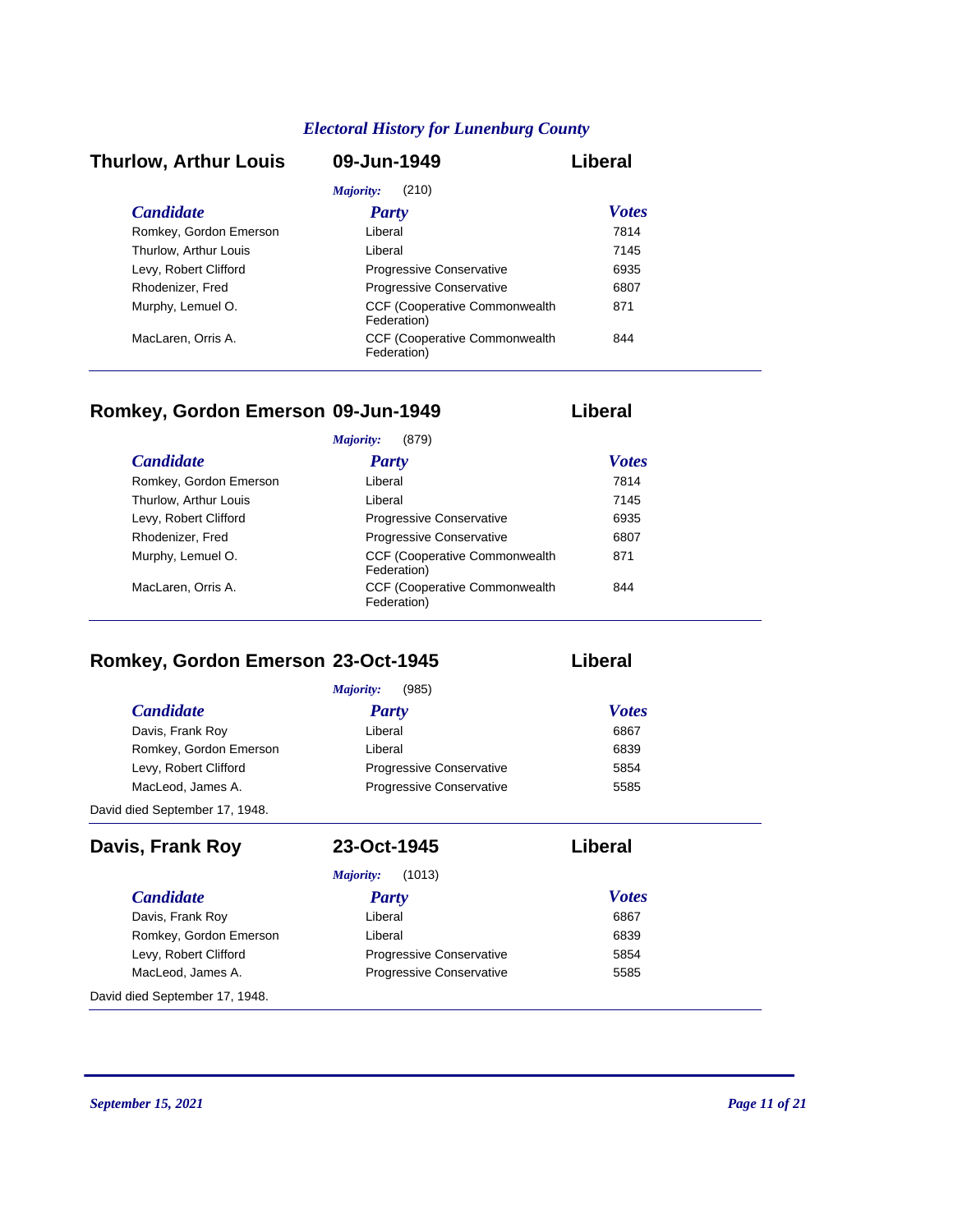# **Romkey, Gordon Emerson 28-Oct-1941 Liberal**

|                        | (1678)<br>Majority:             |              |
|------------------------|---------------------------------|--------------|
| <b>Candidate</b>       | <b>Party</b>                    | <b>Votes</b> |
| Davis, Frank Roy       | Liberal                         | 6366         |
| Romkey, Gordon Emerson | Liberal                         | 6288         |
| Levy, Robert Clifford  | Progressive Conservative        | 4601         |
| Walters, Angus J.      | <b>Progressive Conservative</b> | 4404         |

| Davis, Frank Roy       | 28-Oct-1941                     | Liberal      |
|------------------------|---------------------------------|--------------|
|                        | (1765)<br>Majority:             |              |
| <b>Candidate</b>       | <b>Party</b>                    | <b>Votes</b> |
| Davis, Frank Roy       | Liberal                         | 6366         |
| Romkey, Gordon Emerson | Liberal                         | 6288         |
| Levy, Robert Clifford  | <b>Progressive Conservative</b> | 4601         |
| Walters, Angus J.      | <b>Progressive Conservative</b> | 4404         |

# **Romkey, Gordon Emerson 29-Jun-1937 Liberal**

|                        | (1382)<br>Majority:             |              |
|------------------------|---------------------------------|--------------|
| <i>Candidate</i>       | Party                           | <b>Votes</b> |
| Davis, Frank Roy       | Liberal                         | 8073         |
| Romkey, Gordon Emerson | Liberal                         | 7796         |
| Pearson, Vernon L.     | <b>Progressive Conservative</b> | 6414         |
| Hyson, Reginald E.     | <b>Progressive Conservative</b> | 6268         |

# **Davis, Frank Roy 29-Jun-1937 Liberal**

| (1659)<br>Majority:    |                                 |              |  |
|------------------------|---------------------------------|--------------|--|
| <b>Candidate</b>       | Party                           | <b>Votes</b> |  |
| Davis, Frank Roy       | Liberal                         | 8073         |  |
| Romkey, Gordon Emerson | Liberal                         | 7796         |  |
| Pearson, Vernon L.     | Progressive Conservative        | 6414         |  |
| Hyson, Reginald E.     | <b>Progressive Conservative</b> | 6268         |  |

# **Romkey, Gordon Emerson 22-Aug-1933 Liberal**

| <i>Candidate</i>        | <b>Party</b>         | <b>Votes</b> |
|-------------------------|----------------------|--------------|
| Romkey, Gordon Emerson  | Liberal              | 8799         |
| Davis, Frank Roy        | Liberal              | 8369         |
| Gardner, Melbourne M.   | Liberal Conservative | 7049         |
| Rehfuss, Wallace Norman | Liberal Conservative | 6744         |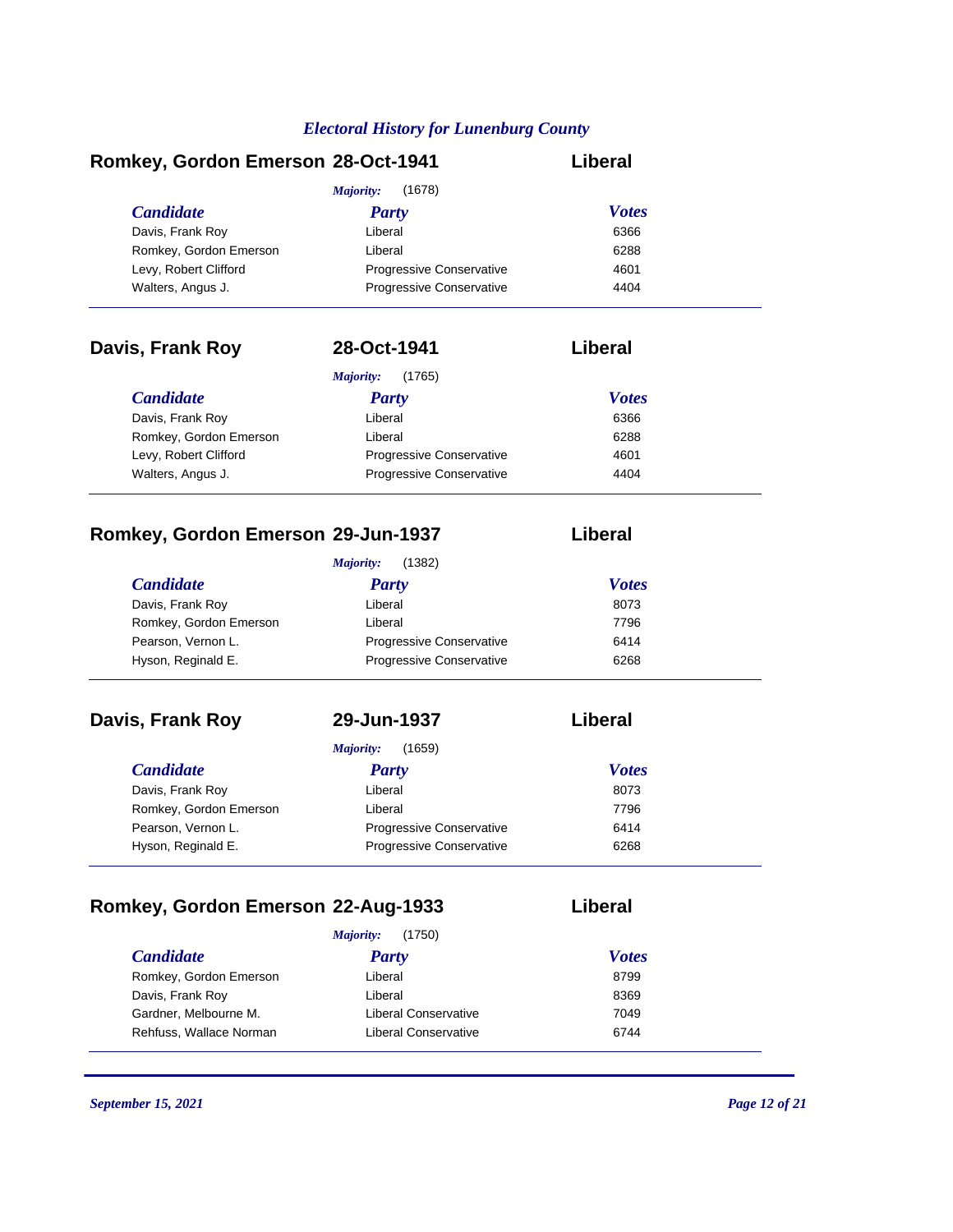| Davis, Frank Roy        | 22-Aug-1933          | Liberal      |  |
|-------------------------|----------------------|--------------|--|
|                         | (1320)<br>Majority:  |              |  |
| <b>Candidate</b>        | Party                | <b>Votes</b> |  |
| Romkey, Gordon Emerson  | Liberal              | 8799         |  |
| Davis, Frank Roy        | Liberal              | 8369         |  |
| Gardner, Melbourne M.   | Liberal Conservative | 7049         |  |
| Rehfuss, Wallace Norman | Liberal Conservative | 6744         |  |

# **Romkey, Gordon Emerson 01-Oct-1928 Liberal**

#### *Candidate Party Votes Majority:* (595) Kinley, John James **Liberal** Liberal **Example 10** 6533 Romkey, Gordon Emerson **Liberal** Liberal **6304** Rehfuss, Wallace Norman Liberal Conservative 5709 Smith, William Haslam Liberal Conservative 5535

Kinley resigned to contest the federal general election 1930.

| Kinley, John James                                            | 01-Oct-1928          | Liberal                     |
|---------------------------------------------------------------|----------------------|-----------------------------|
|                                                               | (824)<br>Majority:   |                             |
| <b>Candidate</b>                                              | Party                | <b>Votes</b>                |
| Kinley, John James                                            | Liberal              | 6533                        |
| Romkey, Gordon Emerson                                        | Liberal              | 6304                        |
| Rehfuss, Wallace Norman                                       | Liberal Conservative | 5709                        |
| Smith, William Haslam                                         | Liberal Conservative | 5535                        |
| Kinley resigned to contest the federal general election 1930. |                      |                             |
| <b>Smith, William Haslam</b>                                  | 25-Jun-1925          | <b>Liberal Conservative</b> |

| <b>Majority:</b> | (2374) |
|------------------|--------|
|                  |        |

| <b>Candidate</b>        | Party                | <b>Votes</b> |  |
|-------------------------|----------------------|--------------|--|
| Rehfuss, Wallace Norman | Liberal Conservative | 7159         |  |
| Smith, William Haslam   | Liberal Conservative | 6902         |  |
| Kinley, John James      | Liberal              | 4528         |  |
| Sperry, Aubrey Herbert  | Liberal              | 4254         |  |
|                         |                      |              |  |

# **Rehfuss, Wallace Norman 25-Jun-1925 Liberal Conservative**

|                         | (2631)<br>Majority:  |              |
|-------------------------|----------------------|--------------|
| <i><b>Candidate</b></i> | <b>Party</b>         | <b>Votes</b> |
| Rehfuss, Wallace Norman | Liberal Conservative | 7159         |
| Smith, William Haslam   | Liberal Conservative | 6902         |
| Kinley, John James      | Liberal              | 4528         |
| Sperry, Aubrey Herbert  | Liberal              | 4254         |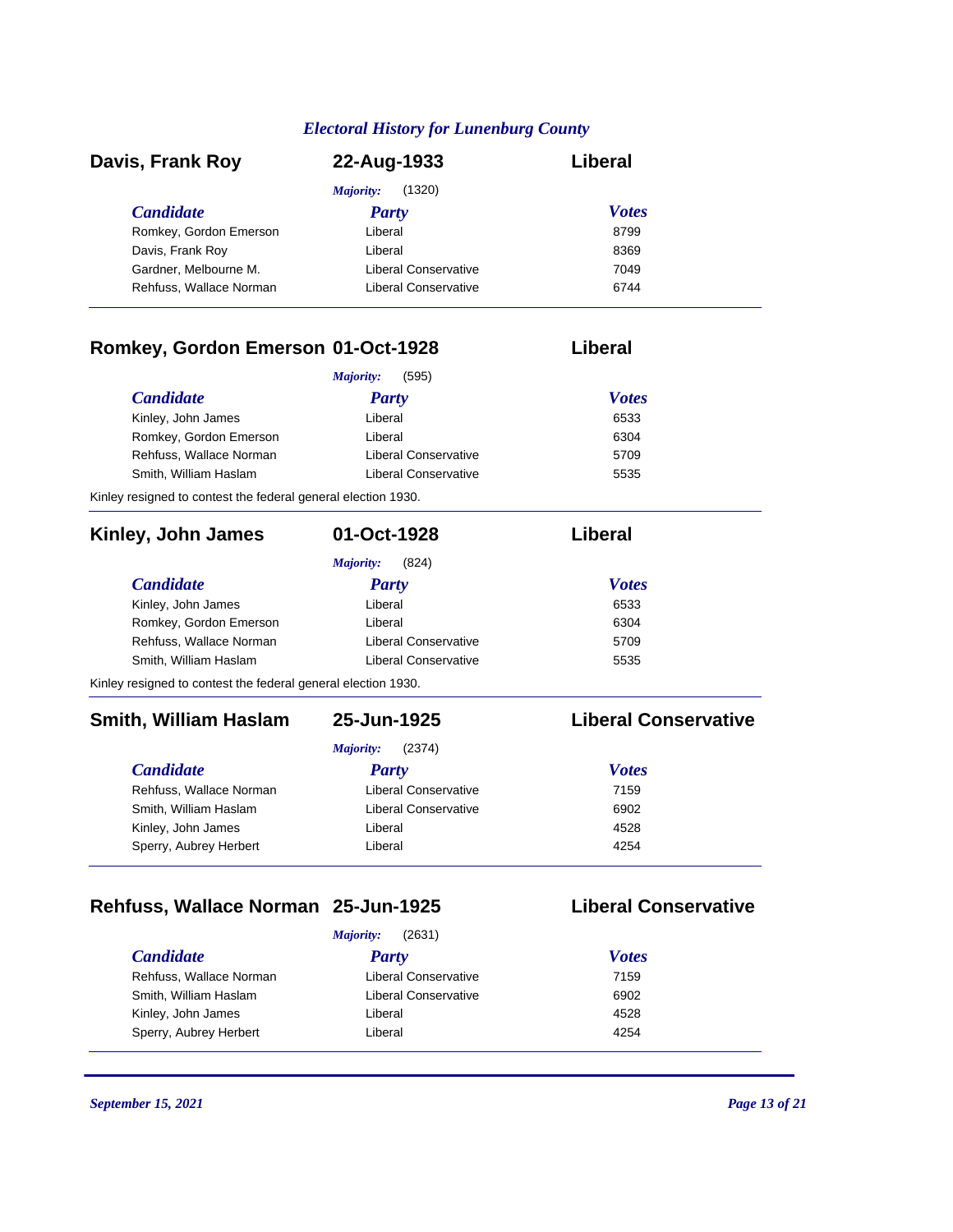| <b>Sperry, Aubrey Herbert</b>  | 27-Jul-1920                 | Liberal                     |
|--------------------------------|-----------------------------|-----------------------------|
|                                | (1525)<br>Majority:         |                             |
| <b>Candidate</b>               | <b>Party</b>                | <b>Votes</b>                |
| Kinley, John James             | Liberal                     | 4900                        |
| Sperry, Aubrey Herbert         | Liberal                     | 4795                        |
| Verge, Foster W.               | Liberal Conservative        | 3270                        |
| Hebb, Lemeau J.                | <b>Liberal Conservative</b> | 3237                        |
| Kinley, John James             | 27-Jul-1920                 | Liberal                     |
|                                | (1630)<br>Majority:         |                             |
| <b>Candidate</b>               | Party                       | <b>Votes</b>                |
| Kinley, John James             | Liberal                     | 4900                        |
| Sperry, Aubrey Herbert         | Liberal                     | 4795                        |
| Verge, Foster W.               | <b>Liberal Conservative</b> | 3270                        |
| Hebb, Lemeau J.                | Liberal Conservative        | 3237                        |
|                                |                             |                             |
| <b>Margeson, Joseph Willis</b> | 20-Jun-1916                 | <b>Liberal Conservative</b> |

| (300)<br>Majority:                                                 |                             |              |  |  |
|--------------------------------------------------------------------|-----------------------------|--------------|--|--|
| <b>Candidate</b>                                                   | Party                       | <b>Votes</b> |  |  |
| Margeson, Joseph Willis                                            | <b>Liberal Conservative</b> | 3282         |  |  |
| Kinley, John James                                                 | Liberal                     | 2992         |  |  |
| Zwicker, Alfred Clairmonte                                         | <b>Liberal Conservative</b> | 2982         |  |  |
| Donovan, Oscar G.                                                  | Liberal                     | 2768         |  |  |
| Margeson resigned to contest the federal general election of 1917. |                             |              |  |  |

## *Candidate Party Votes* **Kinley, John James 20-Jun-1916 Liberal** *Majority:* (10) Margeson, Joseph Willis **Margeson, Joseph Willis** Liberal Conservative **3282** Kinley, John James **Liberal** Liberal 2992 Zwicker, Alfred Clairmonte Liberal Conservative 2982 Donovan, Oscar G. Christian Liberal Christian Liberal 2768 Margeson resigned to contest the federal general election of 1917.

| Zwicker, Alfred<br><b>Clairmonte</b> |           |       | 15-Nov-1911 (By-election) Liberal Conservative |
|--------------------------------------|-----------|-------|------------------------------------------------|
|                                      | Majority: | (191) |                                                |
| 0.111.4                              |           |       | 17.4.1                                         |

| <b>Candidate</b>           | Party                | <b>Votes</b> |  |
|----------------------------|----------------------|--------------|--|
| Zwicker, Alfred Clairmonte | Liberal Conservative | 2977         |  |
| Duff. William              | Liberal              | 2786         |  |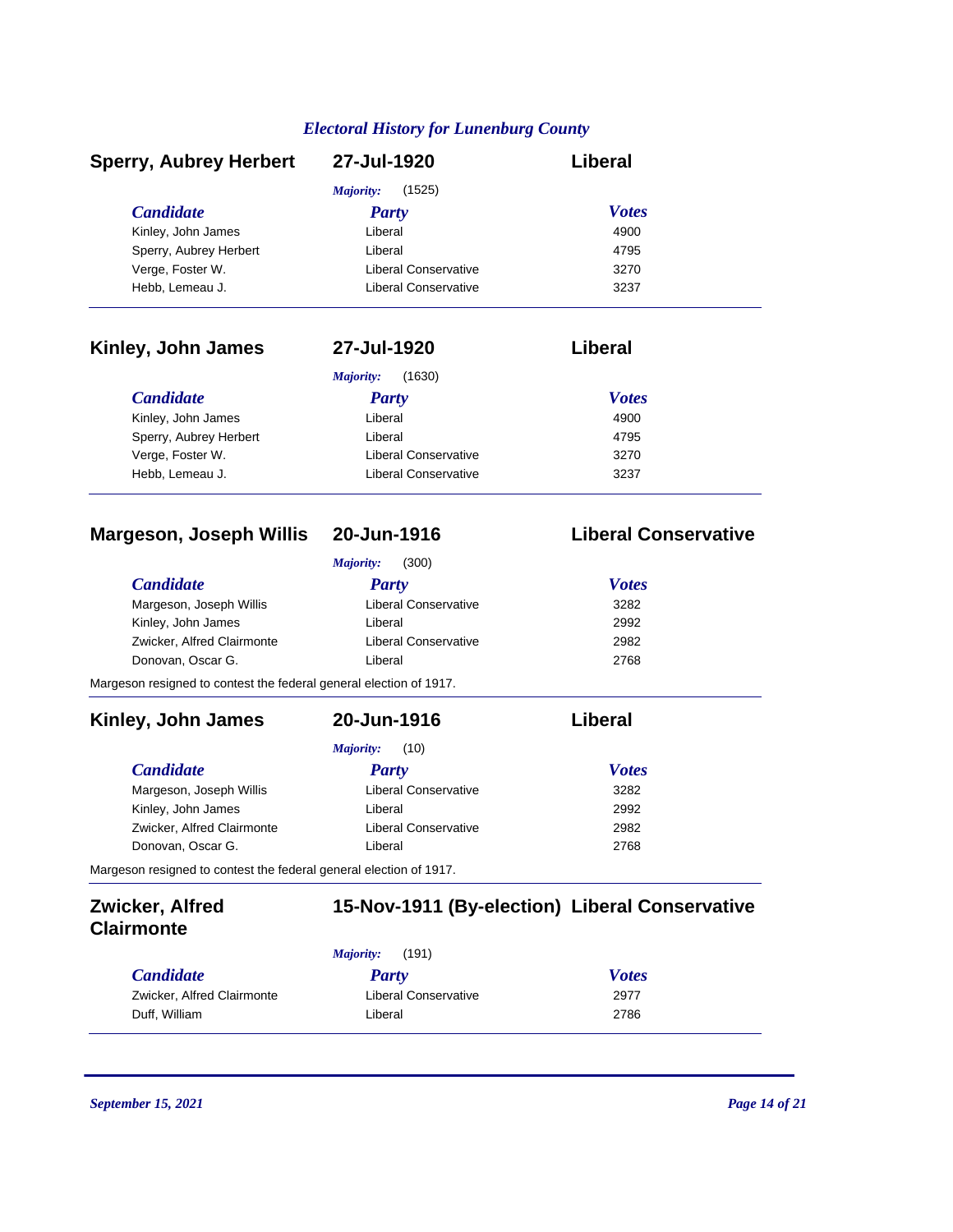| Margeson, Joseph Willis    | 14-Jun-1911                 | <b>Liberal Conservative</b>                                                                                          |
|----------------------------|-----------------------------|----------------------------------------------------------------------------------------------------------------------|
|                            | (308)<br>Majority:          |                                                                                                                      |
| <b>Candidate</b>           | <b>Party</b>                | <b>Votes</b>                                                                                                         |
| MacLean, Alexander Kenneth | Liberal                     | 3136                                                                                                                 |
| Margeson, Joseph Willis    | <b>Liberal Conservative</b> | 2987                                                                                                                 |
| Mader, Charles Uniacke     | Liberal                     | 2679                                                                                                                 |
| Zwicker, Alfred Clairmonte | <b>Liberal Conservative</b> | 2405                                                                                                                 |
|                            |                             | MacLean resigned before the House met to contest the federal general election September 21, 1911. He was replaced by |

Alfred Zwicker.

| MacLean, Alexander<br>Kenneth                                                                                    | 14-Jun-1911                 | Liberal      |  |
|------------------------------------------------------------------------------------------------------------------|-----------------------------|--------------|--|
|                                                                                                                  | (457)<br><i>Majority:</i>   |              |  |
| <b>Candidate</b>                                                                                                 | <b>Party</b>                | <b>Votes</b> |  |
| MacLean, Alexander Kenneth                                                                                       | Liberal                     | 3136         |  |
| Margeson, Joseph Willis                                                                                          | <b>Liberal Conservative</b> | 2987         |  |
| Mader, Charles Uniacke                                                                                           | Liberal                     | 2679         |  |
| Zwicker, Alfred Clairmonte                                                                                       | Liberal Conservative        | 2405         |  |
| MacLean resigned before the House met to contest the federal general election September 21, 1911. He was replace |                             |              |  |

House met to contest the federal general election September 21, 1911. He was replaced by MacLean resign<br>Alfred Zwicker.

| <b>MacLean, Alexander</b><br><b>Kenneth</b> | 24-Nov-1909 (By-election) Liberal |              |  |
|---------------------------------------------|-----------------------------------|--------------|--|
|                                             | Majority:<br>(511)                |              |  |
| <b>Candidate</b>                            | Party                             | <b>Votes</b> |  |
| MacLean, Alexander Kenneth                  | Liberal                           | 3299         |  |
| Margeson, Joseph Willis                     | Liberal Conservative              | 2788         |  |
| <b>March, Henry Arthur</b>                  | 20-Jun-1906                       | Liberal      |  |
|                                             | Majority:<br>(107)                |              |  |
| <b>Candidate</b>                            | Party                             | <b>Votes</b> |  |

| Mader, Charles Uniacke                                | Liberal              | 2274 |  |
|-------------------------------------------------------|----------------------|------|--|
| March, Henry Arthur                                   | Liberal              | 2254 |  |
| Marshall, C. S.                                       | Liberal Conservative | 2147 |  |
| Larder, C. A.                                         | Liberal Conservative | 2031 |  |
| March resigned. He was replaced by Alexander MacLean. |                      |      |  |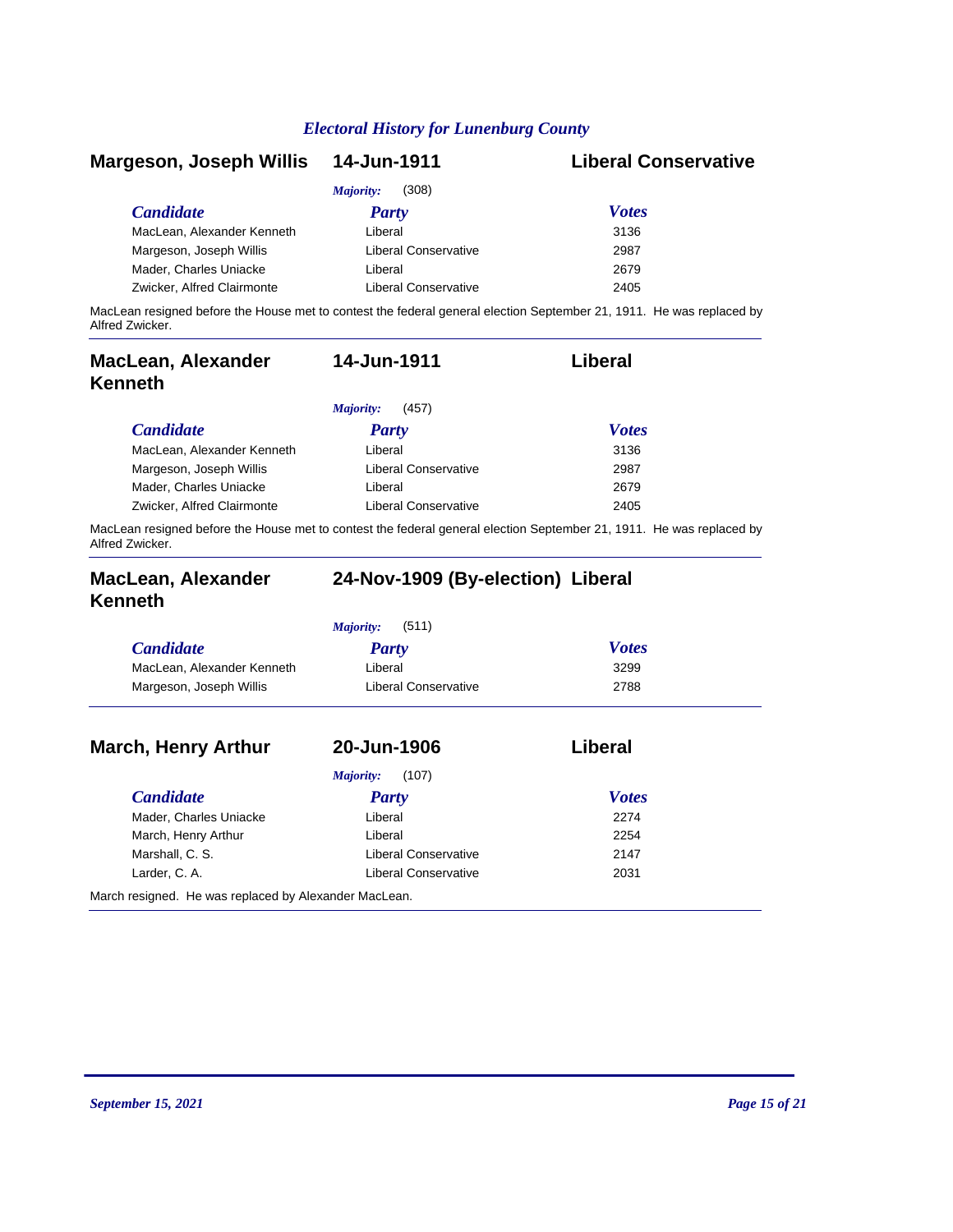| <b>Mader, Charles Uniacke</b>                                  | 20-Jun-1906                                                                                                     | <b>Liberal</b> |
|----------------------------------------------------------------|-----------------------------------------------------------------------------------------------------------------|----------------|
|                                                                | Majority:<br>(127)                                                                                              |                |
| <b>Candidate</b>                                               | Party                                                                                                           | <b>Votes</b>   |
| Mader, Charles Uniacke                                         | Liberal                                                                                                         | 2274           |
| March, Henry Arthur                                            | Liberal                                                                                                         | 2254           |
| Marshall, C. S.                                                | Liberal Conservative                                                                                            | 2147           |
| Larder, C. A.                                                  | <b>Liberal Conservative</b>                                                                                     | 2031           |
| March resigned. He was replaced by Alexander MacLean.          |                                                                                                                 |                |
| <b>Mader, Charles Uniacke</b>                                  | 03-Nov-1904 (By-election) Liberal                                                                               |                |
|                                                                | Majority:<br>(Acclamation)                                                                                      |                |
| <b>Candidate</b>                                               | <b>Party</b>                                                                                                    | <b>Votes</b>   |
| Mader, Charles Uniacke                                         | Liberal                                                                                                         | $\mathbf{0}$   |
| Mader won by acclamation.                                      |                                                                                                                 |                |
| <b>Sperry, John Drew</b>                                       | 03-Dec-1902 (By-election) Liberal                                                                               |                |
|                                                                | (Acclamation)<br><b>Majority:</b>                                                                               |                |
| <b>Candidate</b>                                               | <b>Party</b>                                                                                                    | <b>Votes</b>   |
| Sperry, John Drew                                              | Liberal                                                                                                         | $\Omega$       |
| <b>MacLean, Alexander</b>                                      | 02-Oct-1901                                                                                                     | Liberal        |
| <b>Kenneth</b>                                                 |                                                                                                                 |                |
|                                                                | Majority:<br>(588)                                                                                              |                |
| <b>Candidate</b>                                               | <b>Party</b>                                                                                                    | <b>Votes</b>   |
| Davison, Edward Doran                                          | Liberal                                                                                                         | 2932           |
| MacLean, Alexander Kenneth                                     | Liberal                                                                                                         | 2923           |
| Wolfe, A. J.                                                   | <b>Liberal Conservative</b>                                                                                     | 2335           |
| Roberts, J. A.                                                 | <b>Liberal Conservative</b>                                                                                     | 2192           |
| Davison died July 17, 1902. He was replaced by John D. Sperry. | MacLean resigned to contest the federal general election of November 3, 1904. He was replaced by Charles Mader. |                |
| Davison, Edward Doran                                          | 02-Oct-1901                                                                                                     | Liberal        |
|                                                                | (597)<br><b>Majority:</b>                                                                                       |                |
| <b>Candidate</b>                                               | <b>Party</b>                                                                                                    | <b>Votes</b>   |
| Davison, Edward Doran                                          | Liberal                                                                                                         | 2932           |
| MacLean, Alexander Kenneth                                     | Liberal                                                                                                         | 2923           |
| Wolfe, A. J.                                                   | <b>Liberal Conservative</b>                                                                                     | 2335           |

Davison died July 17, 1902. He was replaced by John D. Sperry.

MacLean resigned to contest the federal general election of November 3, 1904. He was replaced by Charles Mader.

Roberts, J. A. 2192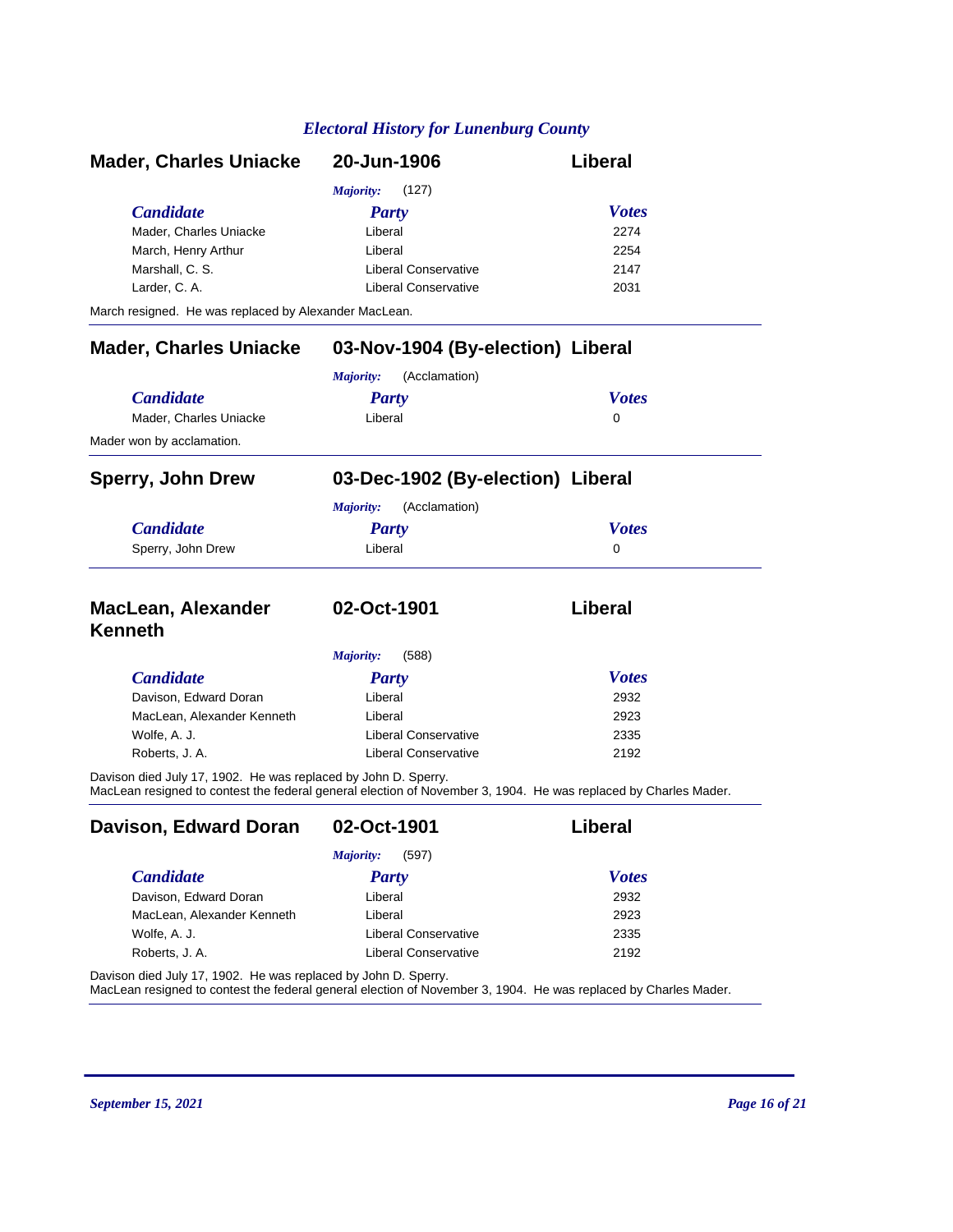| <b>Sperry, John Drew</b> | 20-Apr-1897          | Liberal      |  |
|--------------------------|----------------------|--------------|--|
|                          | (69)<br>Majority:    |              |  |
| <b>Candidate</b>         | Party                | <b>Votes</b> |  |
| Sperry, John Drew        | Liberal              | 2581         |  |
| Church, Charles Edward   | Liberal              | 2514         |  |
| Wolff, A. J.             | Liberal Conservative | 2512         |  |
| Hebb, Emanuel            | Liberal Conservative | 2507         |  |

# **Church, Charles Edward 20-Apr-1897 Liberal**

| (2)<br>Majority:       |                             |              |
|------------------------|-----------------------------|--------------|
| <i>Candidate</i>       | Party                       | <b>Votes</b> |
| Sperry, John Drew      | Liberal                     | 2581         |
| Church, Charles Edward | Liberal                     | 2514         |
| Wolff, A. J.           | <b>Liberal Conservative</b> | 2512         |
| Hebb, Emanuel          | <b>Liberal Conservative</b> | 2507         |

## **Moreash, Allan Rupert 15-Aug-1896 (By-election) Liberal**

| (872)<br>Maiority:    |                      |              |
|-----------------------|----------------------|--------------|
| <b>Candidate</b>      | <b>Party</b>         | <b>Votes</b> |
| Moreash, Allan Rupert | Liberal              | 2216         |
| Parker, George A.     | Liberal Conservative | 1344         |

| <b>Sperry, John Drew</b> | 15-Mar-1894                                                                                        | Liberal      |
|--------------------------|----------------------------------------------------------------------------------------------------|--------------|
|                          | (515)<br><i>Majority:</i>                                                                          |              |
| <b>Candidate</b>         | <b>Party</b>                                                                                       | <b>Votes</b> |
| Sperry, John Drew        | Liberal                                                                                            | 2648         |
| Church, Charles Edward   | Liberal                                                                                            | 2602         |
| McLean, James A.         | <b>Liberal Conservative</b>                                                                        | 2133         |
| Hirtle, J. A.            | Liberal Conservative                                                                               | 2101         |
|                          | Sperry resigned to contest the federal election of June 23, 1896. He was replaced by Allan Moreash |              |

Sperry resigned to contest the federal election of June 23, 1896. He was replaced by Allan Moreash.

**Church, Charles Edward 15-Mar-1894 Liberal**

|                        | (469)<br><i>Majority:</i> |              |
|------------------------|---------------------------|--------------|
| <i>Candidate</i>       | <b>Party</b>              | <b>Votes</b> |
| Sperry, John Drew      | Liberal                   | 2648         |
| Church, Charles Edward | I iberal                  | 2602         |
| McLean, James A.       | Liberal Conservative      | 2133         |
| Hirtle, J. A.          | Liberal Conservative      | 2101         |

Sperry resigned to contest the federal election of June 23, 1896. He was replaced by Allan Moreash.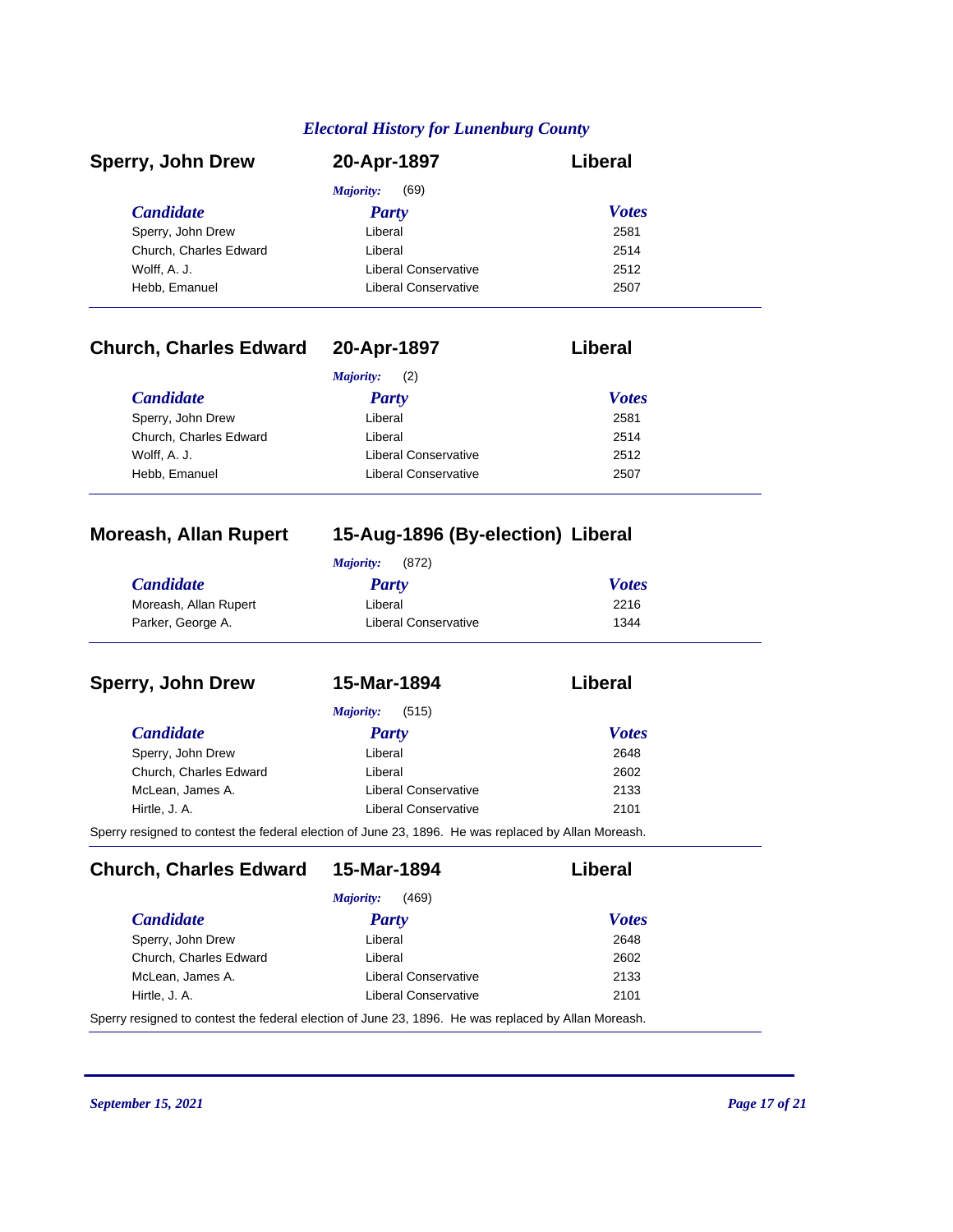| <b>Sperry, John Drew</b> | 21-May-1890          | Liberal      |
|--------------------------|----------------------|--------------|
|                          | (131)<br>Majority:   |              |
| <b>Candidate</b>         | <b>Party</b>         | <b>Votes</b> |
| Sperry, John Drew        | Liberal              | 2091         |
| Church, Charles Edward   | Liberal              | 2033         |
| McLean, James A.         | Liberal Conservative | 1960         |
| Smith, Charles Arnold    | Liberal Conservative | 1922         |

# **Church, Charles Edward 21-May-1890 Liberal**

| (73)<br>Majority:      |                      |              |
|------------------------|----------------------|--------------|
| <i>Candidate</i>       | Party                | <b>Votes</b> |
| Sperry, John Drew      | Liberal              | 2091         |
| Church, Charles Edward | Liberal              | 2033         |
| McLean, James A.       | Liberal Conservative | 1960         |
| Smith, Charles Arnold  | Liberal Conservative | 1922         |

### **Sperry, John Drew 16-Jan-1889 (By-election) Liberal**

| Majority:         |         |              |
|-------------------|---------|--------------|
| <b>Candidate</b>  | Party   | <b>Votes</b> |
| Sperry, John Drew | Liberal |              |

| Ross, George Angus                                       | 15-Jun-1886                 | Liberal      |
|----------------------------------------------------------|-----------------------------|--------------|
|                                                          | (323)<br>Majority:          |              |
| <b>Candidate</b>                                         | <b>Party</b>                | <b>Votes</b> |
| Church, Charles Edward                                   | Liberal                     | 1924         |
| Ross, George Angus                                       | Liberal                     | 1798         |
| Smith, Charles Arnold                                    | <b>Liberal Conservative</b> | 1475         |
| Caldwell, Aubrey B.                                      | <b>Liberal Conservative</b> | 1408         |
| Ross died June 29, 1888. He was replaced by John Sperry. |                             |              |

*Candidate Party Votes* **Church, Charles Edward 15-Jun-1886 Liberal** *Majority:* (449) Church, Charles Edward Liberal Liberal 1924 Ross, George Angus **Constant Constant Constant Constant Constant Constant Constant Constant Constant Constant Constant Constant Constant Constant Constant Constant Constant Constant Constant Constant Constant Constant Cons** Smith, Charles Arnold **Liberal Conservative** 1475 Caldwell, Aubrey B. Caldwell, Aubrey B. Caldwell, Aubrey B. Caldwell, Aubrey B. Caldwell, Australian Conservative Ross died June 29, 1888. He was replaced by John Sperry.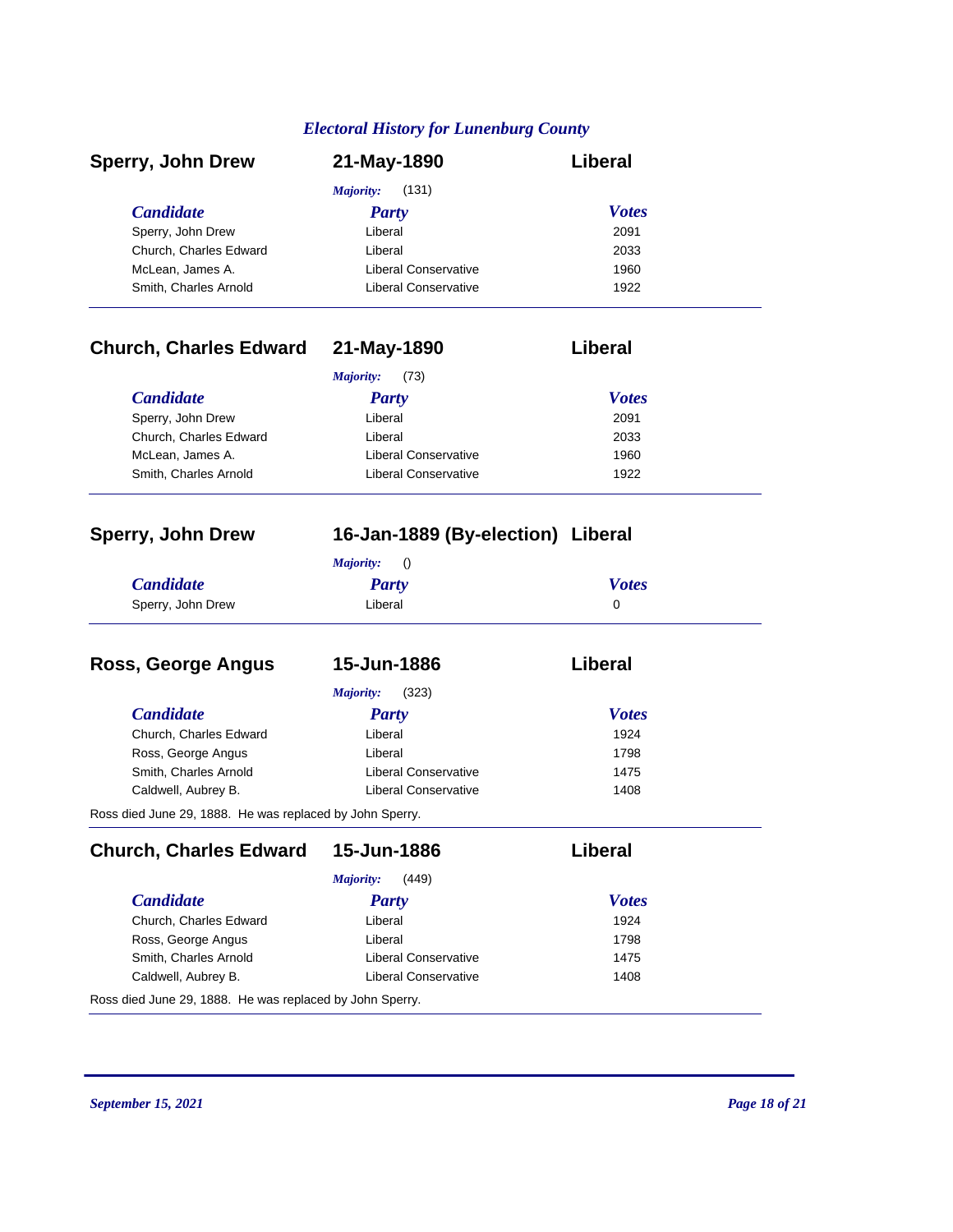|                                                                           | Church, Charles Edward 22-Aug-1882 (By-election) Liberal |                             |  |
|---------------------------------------------------------------------------|----------------------------------------------------------|-----------------------------|--|
|                                                                           | (Acclamation)<br>Majority:                               |                             |  |
| <b>Candidate</b>                                                          | <b>Party</b>                                             | <b>Votes</b>                |  |
| Church, Charles Edward                                                    | Liberal                                                  | $\Omega$                    |  |
| Church won by acclamation.                                                |                                                          |                             |  |
| Ross, George Angus                                                        | 20-Jun-1882                                              | Liberal                     |  |
|                                                                           | <b>Majority:</b><br>(241)                                |                             |  |
| <b>Candidate</b>                                                          | <b>Party</b>                                             | <b>Votes</b>                |  |
| Church. Charles Edward                                                    | Liberal                                                  | 1539                        |  |
| Ross, George Angus                                                        | Liberal                                                  | 1436                        |  |
| Smith, Charles Arnold                                                     | <b>Liberal Conservative</b>                              | 1195                        |  |
| Calder, W. R.                                                             | <b>Liberal Conservative</b>                              | 1075                        |  |
| Church appointed Provincial Secretary. He was re-elected August 22, 1882. |                                                          |                             |  |
| <b>Church, Charles Edward</b>                                             | 20-Jun-1882                                              | Liberal                     |  |
|                                                                           | (334)<br><b>Majority:</b>                                |                             |  |
| <b>Candidate</b>                                                          | <b>Party</b>                                             | <b>Votes</b>                |  |
| Church. Charles Edward                                                    | Liberal                                                  | 1539                        |  |
| Ross, George Angus                                                        | I iberal                                                 | 1436                        |  |
| Smith, Charles Arnold                                                     | <b>Liberal Conservative</b>                              | 1195                        |  |
| Calder, W. R.                                                             | <b>Liberal Conservative</b>                              | 1075                        |  |
| Church appointed Provincial Secretary. He was re-elected August 22, 1882. |                                                          |                             |  |
| <b>Smith, Charles Arnold</b>                                              | 17-Sep-1878                                              | <b>Liberal Conservative</b> |  |
|                                                                           | <b>Majority:</b><br>(433)                                |                             |  |
| <b>Candidate</b>                                                          |                                                          | <b>Votes</b>                |  |
| Smith, Charles Arnold                                                     | Party<br><b>Liberal Conservative</b>                     | 1719                        |  |
| James, Edward                                                             | <b>Liberal Conservative</b>                              | 1479                        |  |
| Wade, F. B.                                                               | Liberal                                                  | 1286                        |  |
| Eisenhauer, James Daniel                                                  | Liberal                                                  | 1263                        |  |
|                                                                           |                                                          |                             |  |
| James, Edward                                                             | 17-Sep-1878                                              | <b>Liberal Conservative</b> |  |
|                                                                           | (193)<br>Majority:                                       |                             |  |
| <b>Candidate</b>                                                          | <b>Party</b>                                             | <b>Votes</b>                |  |
| Smith, Charles Arnold                                                     | <b>Liberal Conservative</b>                              | 1719                        |  |
| James, Edward                                                             | Liberal Conservative                                     | 1479                        |  |
| Wade, F. B.                                                               | Liberal                                                  | 1286                        |  |
| Eisenhauer, James Daniel                                                  | Liberal                                                  | 1263                        |  |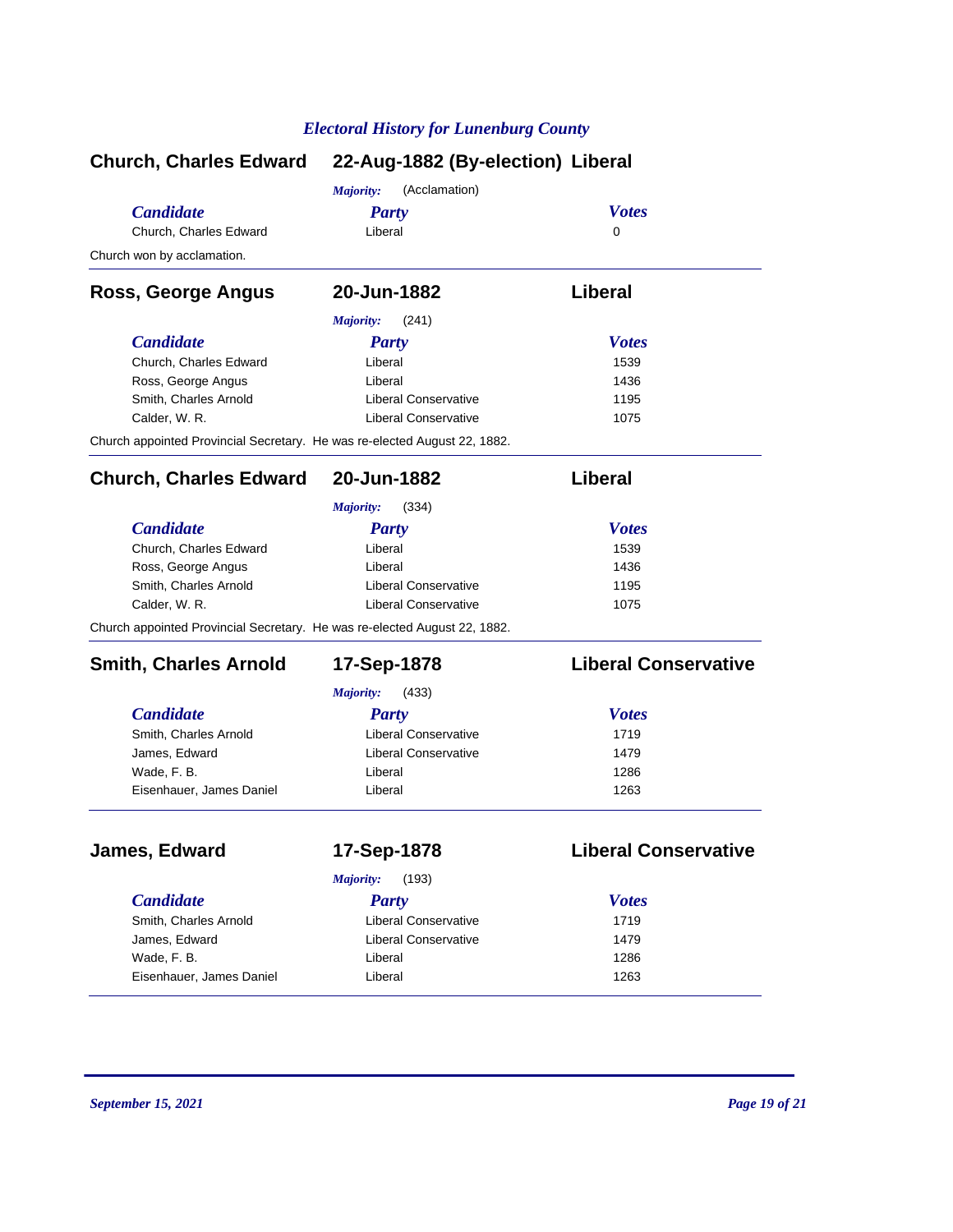| <b>Davison, Charles Henry</b> | 27-Sep-1876 (By-election) Liberal |              |
|-------------------------------|-----------------------------------|--------------|
|                               | (385)<br><i>Majority:</i>         |              |
| <b>Candidate</b>              | Party                             | <b>Votes</b> |
| Davison, Charles Henry        | Liberal                           | 1322         |
| Andrews                       | Liberal                           | 937          |
|                               |                                   |              |

### **Eisenhauer, James Daniel 17-Dec-1874 Liberal**

| <b>Candidate</b>         | <b>Party</b>         | <b>Votes</b> |
|--------------------------|----------------------|--------------|
| Eisenhauer, James Daniel | Liberal              | 1507         |
| DesBrisay, Mather Byles  | Liberal              | 1423         |
| Young, William           | Liberal Conservative | 1148         |
| James, Edward            | Liberal Conservative | 1127         |

# **DesBrisay, Mather Byles 17-Dec-1874 Liberal**

|                          | (275)<br>Majority:                                                                                        |              |
|--------------------------|-----------------------------------------------------------------------------------------------------------|--------------|
| <b>Candidate</b>         | <b>Party</b>                                                                                              | <b>Votes</b> |
| Eisenhauer, James Daniel | Liberal                                                                                                   | 1507         |
| DesBrisay, Mather Byles  | Liberal                                                                                                   | 1423         |
| Young, William           | Liberal Conservative                                                                                      | 1148         |
| James, Edward            | Liberal Conservative                                                                                      | 1127         |
|                          | DesBrisay seat declared vacant. He was appointed to County judgeship. He was replaced by Charles Davison. |              |

# **Eisenhauer, James Daniel 16-May-1871 Liberal**

|                                              | (Acclamation)<br><i>Majority:</i> |              |  |
|----------------------------------------------|-----------------------------------|--------------|--|
| <b>Candidate</b>                             | Party                             | <b>Votes</b> |  |
| Eisenhauer, James Daniel                     | Liberal                           | 0            |  |
| DesBrisay, Mather Byles                      | Liberal                           | 0            |  |
| DesBrisay and Eisenhauer won by acclamation. |                                   |              |  |

| <b>DesBrisay, Mather Byles</b>               | 16-May-1871                | Liberal      |
|----------------------------------------------|----------------------------|--------------|
|                                              | (Acclamation)<br>Majority: |              |
| <b>Candidate</b>                             | Party                      | <b>Votes</b> |
| DesBrisay, Mather Byles                      | Liberal                    | 0            |
| Eisenhauer, James Daniel                     | Liberal                    | 0            |
| DesBrisay and Eisenhauer won by acclamation. |                            |              |